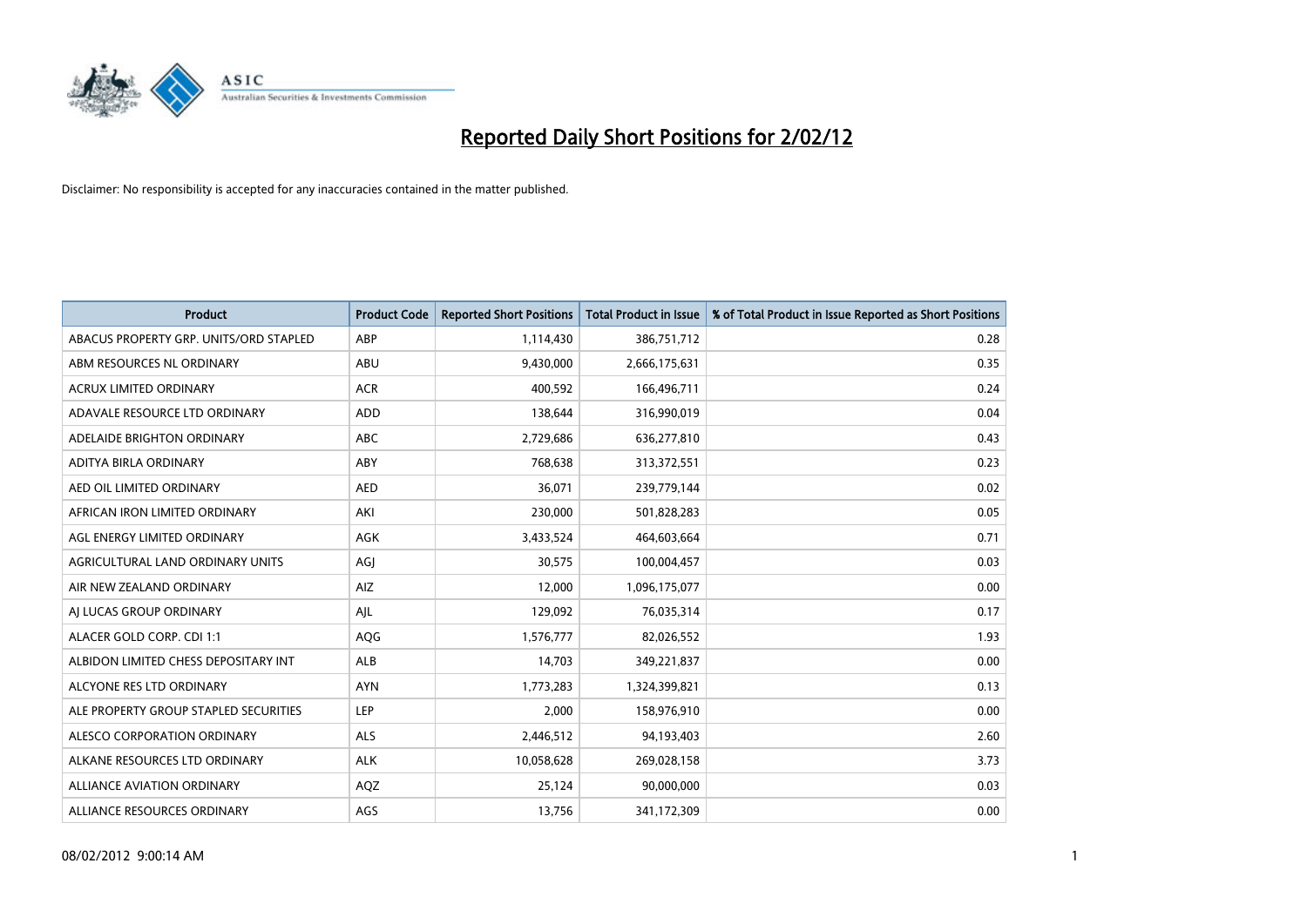

| <b>Product</b>                         | <b>Product Code</b> | <b>Reported Short Positions</b> | <b>Total Product in Issue</b> | % of Total Product in Issue Reported as Short Positions |
|----------------------------------------|---------------------|---------------------------------|-------------------------------|---------------------------------------------------------|
| ALLIED GOLD MIN PLC CDI 1:1            | <b>ALD</b>          | 8,146                           | 69,763,030                    | 0.02                                                    |
| ALLIED HEALTH LTD ORDINARY             | AHZ                 | 134,528                         | 660,024,294                   | 0.02                                                    |
| ALTONA MINING LTD ORDINARY             | <b>AOH</b>          | 802,212                         | 518,757,704                   | 0.15                                                    |
| ALUMINA LIMITED ORDINARY               | <b>AWC</b>          | 43,485,445                      | 2,440,196,187                 | 1.78                                                    |
| AMADEUS ENERGY ORDINARY                | AMU                 | 454,000                         | 274,786,018                   | 0.17                                                    |
| AMALGAMATED HOLDINGS ORDINARY          | AHD                 | 21,568                          | 157,533,146                   | 0.01                                                    |
| AMCOR LIMITED ORDINARY                 | AMC                 | 4,568,406                       | 1,206,684,923                 | 0.38                                                    |
| AMP LIMITED ORDINARY                   | AMP                 | 12,476,469                      | 2,854,672,784                 | 0.40                                                    |
| AMPELLA MINING ORDINARY                | <b>AMX</b>          | 691,136                         | 205,985,108                   | 0.33                                                    |
| ANSELL LIMITED ORDINARY                | <b>ANN</b>          | 2,501,026                       | 130,656,668                   | 1.90                                                    |
| ANTARES ENERGY LTD ORDINARY            | AZZ                 | 105,536                         | 260,000,000                   | 0.04                                                    |
| ANZ BANKING GRP LTD ORDINARY           | ANZ                 | 11,077,537                      | 2,679,094,902                 | 0.40                                                    |
| APA GROUP STAPLED SECURITIES           | <b>APA</b>          | 12,439,629                      | 639,334,625                   | 1.95                                                    |
| APEX MINERALS NL ORDINARY              | <b>AXM</b>          | 885,146                         | 5,550,243,713                 | 0.02                                                    |
| APN EUROPEAN RETAIL UNITS STAPLED SEC. | <b>AEZ</b>          | 11,832                          | 544,910,660                   | 0.00                                                    |
| APN NEWS & MEDIA ORDINARY              | <b>APN</b>          | 24,690,947                      | 630,211,415                   | 3.91                                                    |
| AQUARIUS PLATINUM. ORDINARY            | <b>AQP</b>          | 3,413,701                       | 470,312,578                   | 0.71                                                    |
| AQUILA RESOURCES ORDINARY              | <b>AQA</b>          | 5,534,607                       | 411,804,442                   | 1.32                                                    |
| ARAFURA RESOURCE LTD ORDINARY          | ARU                 | 12,459,529                      | 367,980,342                   | 3.37                                                    |
| ARB CORPORATION ORDINARY               | ARP                 | 13,750                          | 72,481,302                    | 0.01                                                    |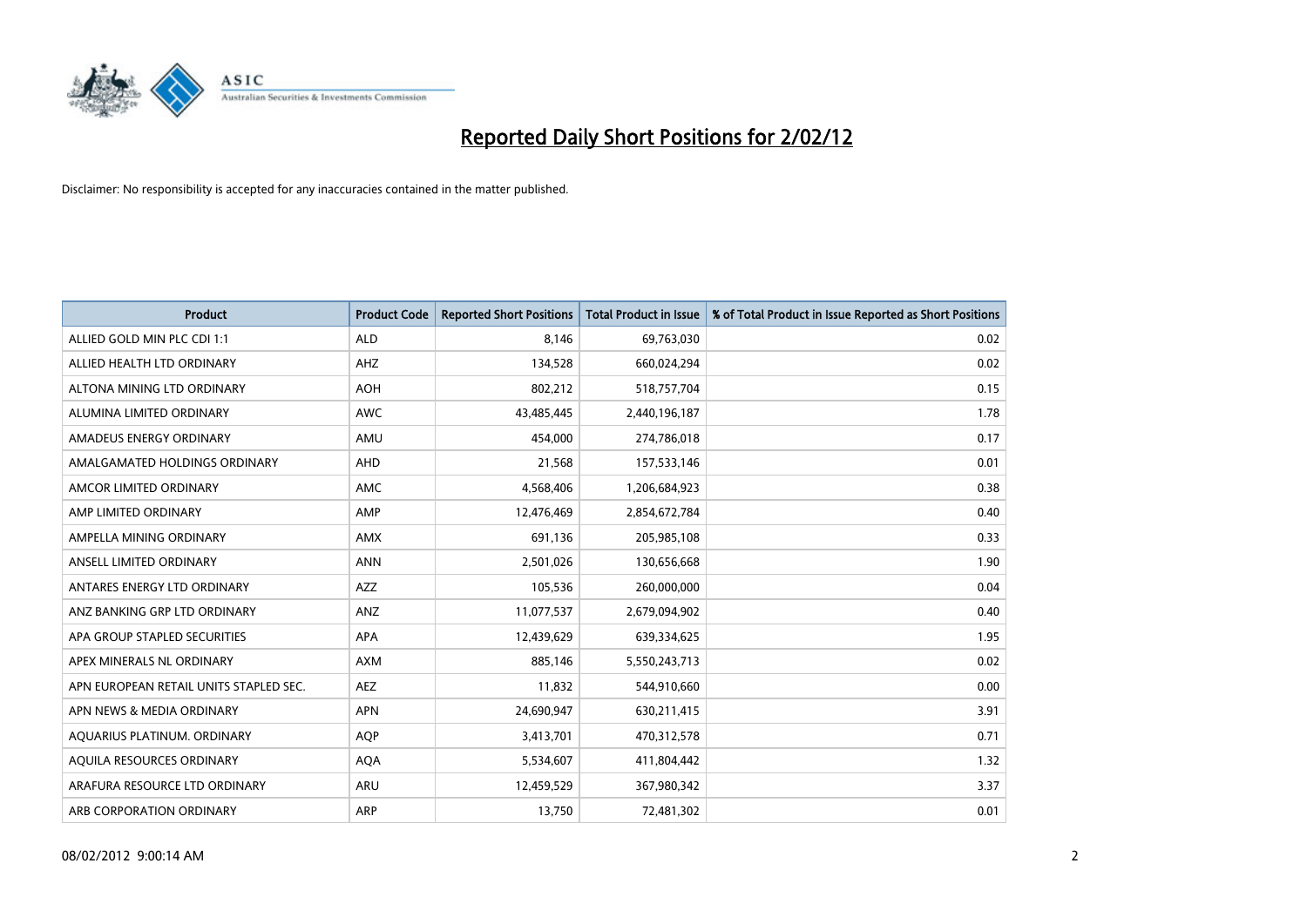

| <b>Product</b>                          | <b>Product Code</b> | <b>Reported Short Positions</b> | <b>Total Product in Issue</b> | % of Total Product in Issue Reported as Short Positions |
|-----------------------------------------|---------------------|---------------------------------|-------------------------------|---------------------------------------------------------|
| ARDENT LEISURE GROUP STAPLED SECURITIES | AAD                 | 333,496                         | 324,236,390                   | 0.10                                                    |
| ARISTOCRAT LEISURE ORDINARY             | ALL                 | 22,543,952                      | 543,181,024                   | 4.17                                                    |
| ASCIANO LIMITED ORDINARY                | <b>AIO</b>          | 6,347,976                       | 975,385,664                   | 0.63                                                    |
| ASG GROUP LIMITED ORDINARY              | ASZ                 | 224,063                         | 171,456,889                   | 0.13                                                    |
| ASPEN GROUP ORD/UNITS STAPLED           | <b>APZ</b>          | 978,999                         | 591,084,183                   | 0.15                                                    |
| ASPIRE MINING LTD ORDINARY              | <b>AKM</b>          | 273,096                         | 620,594,556                   | 0.04                                                    |
| ASTON RES LTD ORDINARY                  | <b>AZT</b>          | 37,741                          | 204,668,861                   | 0.02                                                    |
| ASTRO JAP PROP GROUP STAPLED SECURITIES | AJA                 | 19,887                          | 58,445,002                    | 0.02                                                    |
| ASX LIMITED ORDINARY                    | ASX                 | 1,692,436                       | 175,136,729                   | 0.95                                                    |
| ATLAS IRON LIMITED ORDINARY             | <b>AGO</b>          | 13,920,274                      | 894,684,560                   | 1.54                                                    |
| AUCKLAND INTERNATION ORDINARY           | AIA                 | 39,998                          | 1,327,230,189                 | 0.00                                                    |
| <b>AURORA OIL &amp; GAS ORDINARY</b>    | <b>AUT</b>          | 8,913,445                       | 411,655,343                   | 2.18                                                    |
| AUSDRILL LIMITED ORDINARY               | ASL                 | 186,078                         | 303,288,155                   | 0.07                                                    |
| AUSENCO LIMITED ORDINARY                | AAX                 | 1,484,791                       | 123,258,843                   | 1.20                                                    |
| <b>AUSTAL LIMITED ORDINARY</b>          | ASB                 | 204,836                         | 188,069,638                   | 0.10                                                    |
| AUSTAR UNITED ORDINARY                  | <b>AUN</b>          | 11,142,695                      | 1,271,505,737                 | 0.87                                                    |
| AUSTBROKERS HOLDINGS ORDINARY           | <b>AUB</b>          | $\overline{2}$                  | 55,545,576                    | 0.00                                                    |
| AUSTIN ENGINEERING ORDINARY             | <b>ANG</b>          | 55,159                          | 72,314,403                    | 0.07                                                    |
| <b>AUSTRALAND ASSETS ASSETS</b>         | AAZPB               | 1,168                           | 2,750,000                     | 0.04                                                    |
| AUSTRALAND PROPERTY STAPLED SECURITY    | <b>ALZ</b>          | 690,619                         | 576,846,597                   | 0.12                                                    |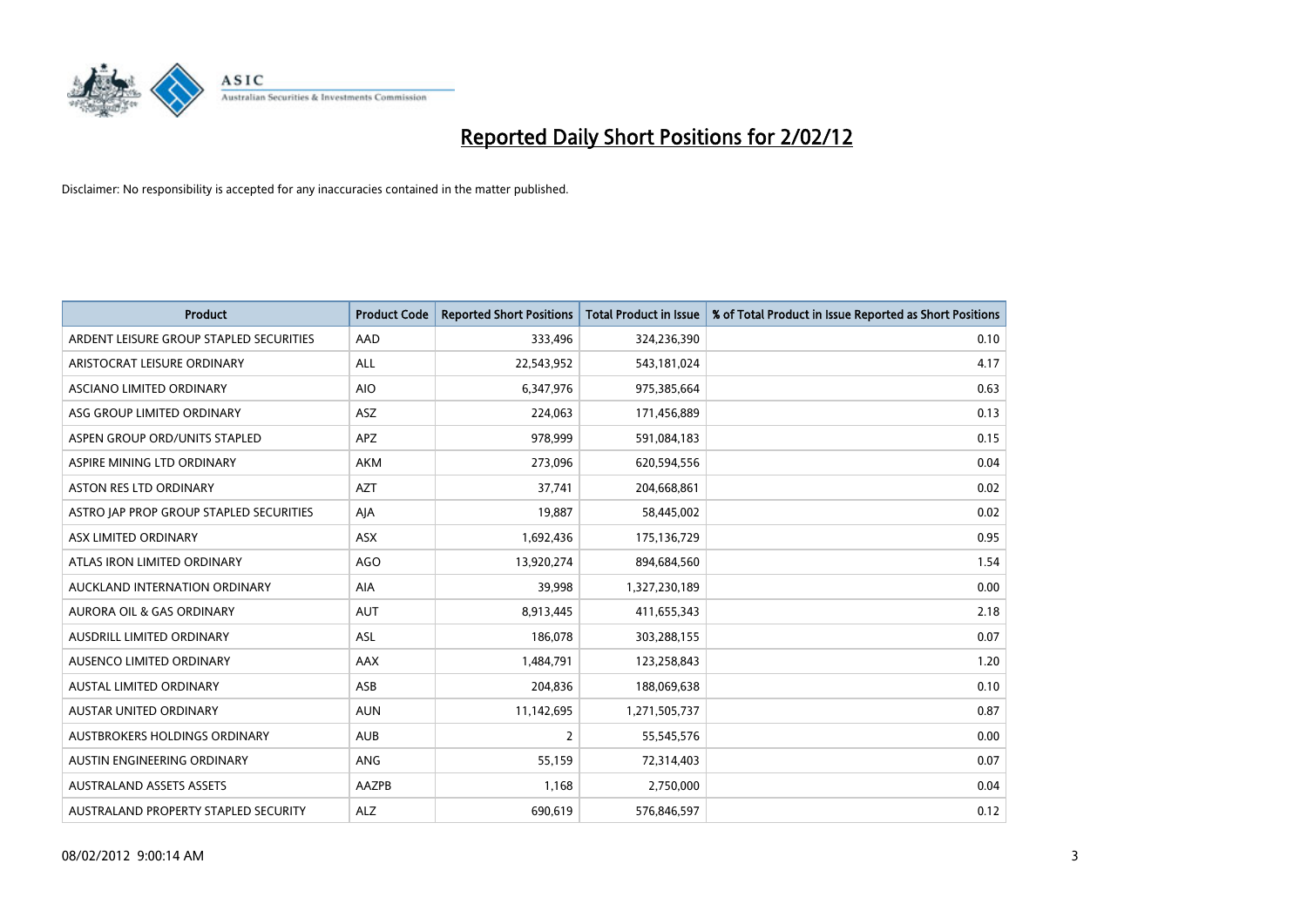

| <b>Product</b>                       | <b>Product Code</b> | <b>Reported Short Positions</b> | <b>Total Product in Issue</b> | % of Total Product in Issue Reported as Short Positions |
|--------------------------------------|---------------------|---------------------------------|-------------------------------|---------------------------------------------------------|
| AUSTRALIAN AGRICULT, ORDINARY        | AAC                 | 843,404                         | 312,892,824                   | 0.26                                                    |
| AUSTRALIAN EDUCATION UNITS           | <b>AEU</b>          | 625,000                         | 175,465,397                   | 0.36                                                    |
| AUSTRALIAN INFRASTR, UNITS/ORDINARY  | <b>AIX</b>          | 11,169,047                      | 620,733,944                   | 1.80                                                    |
| AUSTRALIAN MINES LTD ORDINARY        | <b>AUZ</b>          | 1,400,000                       | 636,910,317                   | 0.22                                                    |
| AUSTRALIAN PHARM, ORDINARY           | API                 | 305,582                         | 488,115,883                   | 0.06                                                    |
| AUTOMOTIVE HOLDINGS ORDINARY         | AHE                 | 674                             | 260,579,682                   | 0.00                                                    |
| AVEXA LIMITED ORDINARY               | <b>AVX</b>          | 243,657                         | 847,688,779                   | 0.03                                                    |
| AWE LIMITED ORDINARY                 | AWE                 | 1,871,991                       | 521,871,941                   | 0.37                                                    |
| AZIMUTH RES LTD ORDINARY             | <b>AZH</b>          | 46,566                          | 382,309,058                   | 0.01                                                    |
| AZUMAH RESOURCES ORDINARY            | <b>AZM</b>          | 2,653,621                       | 282,020,356                   | 0.94                                                    |
| BANDANNA ENERGY ORDINARY             | <b>BND</b>          | 2,753,038                       | 528,481,199                   | 0.52                                                    |
| BANK OF QUEENSLAND. ORDINARY         | <b>BOQ</b>          | 12,252,754                      | 229,598,329                   | 5.31                                                    |
| <b>BASE RES LIMITED ORDINARY</b>     | <b>BSE</b>          | 1,205,440                       | 460,440,029                   | 0.26                                                    |
| <b>BATHURST RESOURCES ORDINARY</b>   | <b>BTU</b>          | 19,059,273                      | 689,747,997                   | 2.77                                                    |
| <b>BAUXITE RESOURCE LTD ORDINARY</b> | <b>BAU</b>          | 12,000                          | 235,379,896                   | 0.01                                                    |
| BC IRON LIMITED ORDINARY             | <b>BCI</b>          | 293,448                         | 95,711,000                    | 0.30                                                    |
| BEACH ENERGY LIMITED ORDINARY        | <b>BPT</b>          | 14,978,733                      | 1,112,199,119                 | 1.34                                                    |
| BEADELL RESOURCE LTD ORDINARY        | <b>BDR</b>          | 4,856,115                       | 657,906,946                   | 0.74                                                    |
| BENDIGO AND ADELAIDE ORDINARY        | <b>BEN</b>          | 5,537,660                       | 383,745,148                   | 1.42                                                    |
| BERKELEY RESOURCES ORDINARY          | <b>BKY</b>          | 344,925                         | 174,298,273                   | 0.19                                                    |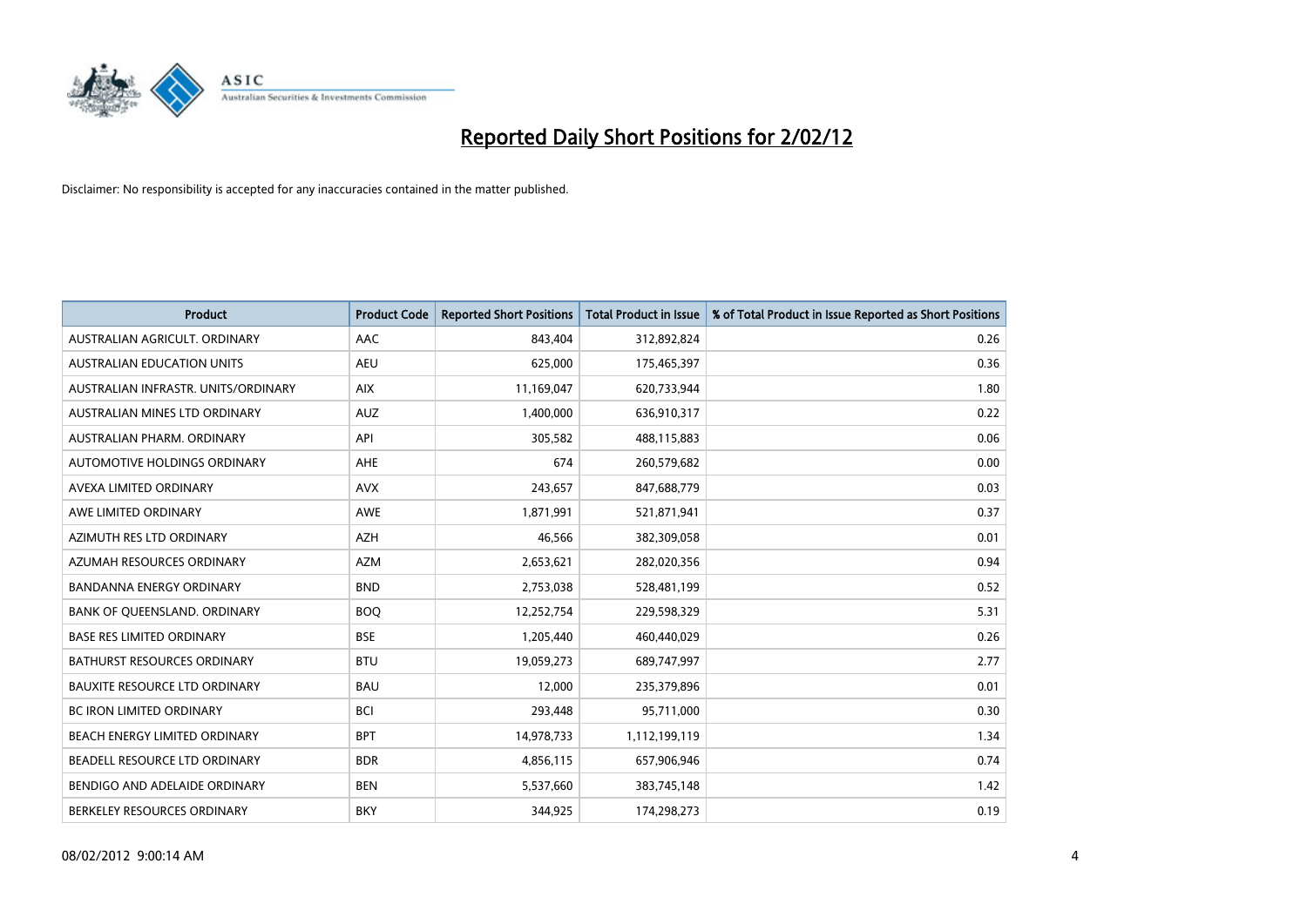

| <b>Product</b>                       | <b>Product Code</b> | <b>Reported Short Positions</b> | <b>Total Product in Issue</b> | % of Total Product in Issue Reported as Short Positions |
|--------------------------------------|---------------------|---------------------------------|-------------------------------|---------------------------------------------------------|
| BETASHARES ASX RES ETF UNITS         | <b>ORE</b>          | 88,570                          | 4,219,665                     | 2.10                                                    |
| <b>BHP BILLITON LIMITED ORDINARY</b> | <b>BHP</b>          | 26,419,790                      | 3,211,691,105                 | 0.79                                                    |
| <b>BILLABONG ORDINARY</b>            | <b>BBG</b>          | 28,933,020                      | 255,102,103                   | 11.31                                                   |
| <b>BIOTA HOLDINGS ORDINARY</b>       | <b>BTA</b>          | 1,542,279                       | 181,703,711                   | 0.85                                                    |
| <b>BISALLOY STEEL ORDINARY</b>       | <b>BIS</b>          | 84,480                          | 43,291,509                    | 0.20                                                    |
| BKI INVESTMENT LTD ORDINARY          | BKI                 | 508                             | 425,549,573                   | 0.00                                                    |
| <b>BLACKTHORN RESOURCES ORDINARY</b> | <b>BTR</b>          | 35,848                          | 122,918,000                   | 0.03                                                    |
| <b>BLUESCOPE STEEL LTD ORDINARY</b>  | <b>BSL</b>          | 26,069,166                      | 3,349,185,247                 | 0.78                                                    |
| <b>BOART LONGYEAR ORDINARY</b>       | <b>BLY</b>          | 5,118,726                       | 461,163,412                   | 1.11                                                    |
| <b>BOOM LOGISTICS ORDINARY</b>       | <b>BOL</b>          | 337,999                         | 468,663,585                   | 0.07                                                    |
| BORAL LIMITED, ORDINARY              | <b>BLD</b>          | 29,044,482                      | 744,729,957                   | 3.86                                                    |
| BOTSWANA METALS LTD ORDINARY         | <b>BML</b>          | 7,000                           | 143,717,013                   | 0.00                                                    |
| <b>BRADKEN LIMITED ORDINARY</b>      | <b>BKN</b>          | 2,117,654                       | 166,624,800                   | 1.27                                                    |
| <b>BRAMBLES LIMITED ORDINARY</b>     | <b>BXB</b>          | 13,464,240                      | 1,480,388,109                 | 0.87                                                    |
| <b>BREVILLE GROUP LTD ORDINARY</b>   | <b>BRG</b>          | 2,739                           | 130,095,322                   | 0.00                                                    |
| <b>BRICKWORKS LIMITED ORDINARY</b>   | <b>BKW</b>          | 32,803                          | 147,567,333                   | 0.02                                                    |
| BROCKMAN RESOURCES ORDINARY          | <b>BRM</b>          | 72,063                          | 144,803,151                   | 0.04                                                    |
| BT INVESTMENT MNGMNT ORDINARY        | <b>BTT</b>          | 1,153,610                       | 267,906,977                   | 0.43                                                    |
| <b>BURU ENERGY ORDINARY</b>          | <b>BRU</b>          | 5,775,360                       | 234,204,477                   | 2.46                                                    |
| <b>BWP TRUST ORDINARY UNITS</b>      | <b>BWP</b>          | 438,407                         | 520,012,793                   | 0.08                                                    |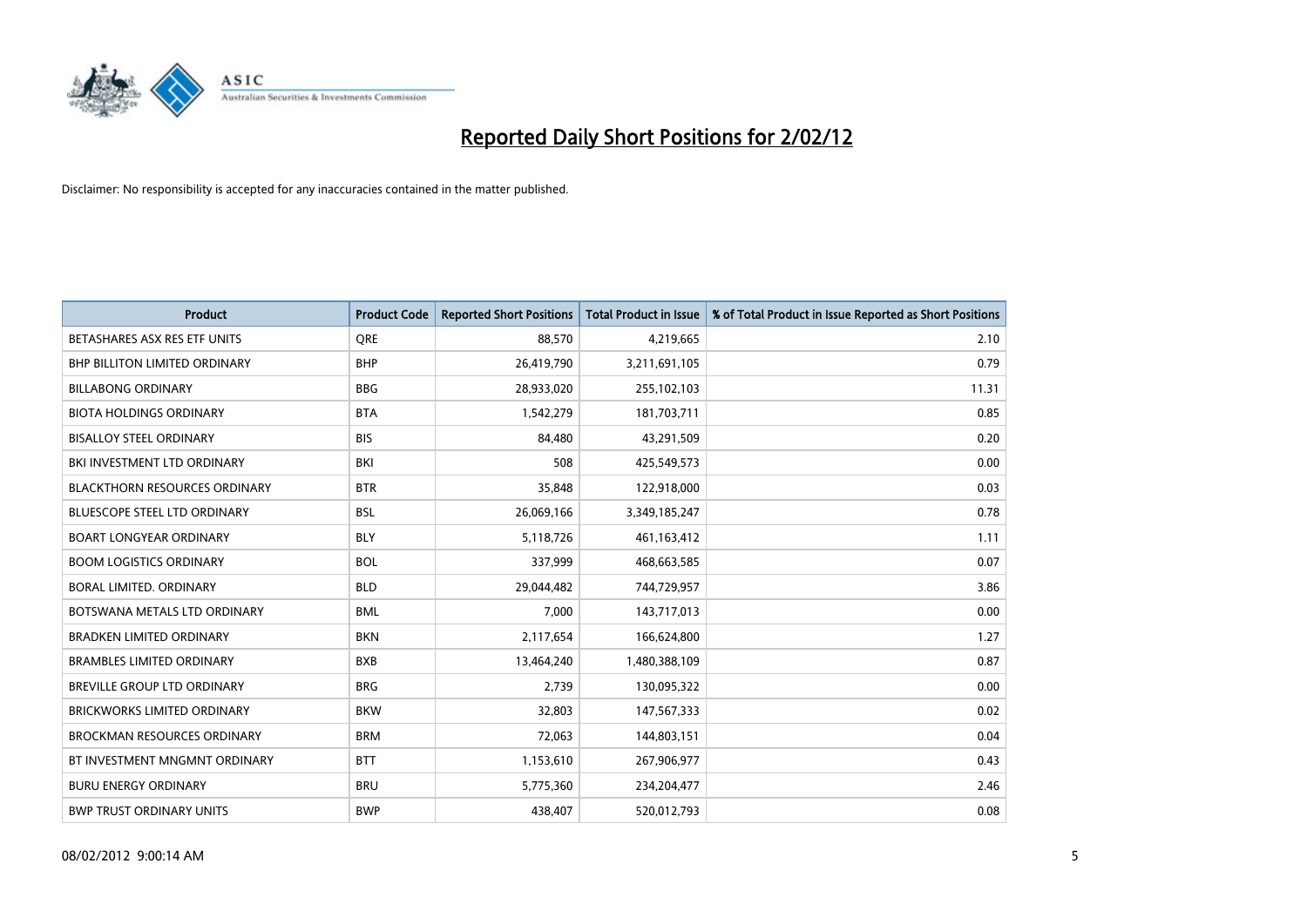

| <b>Product</b>                          | <b>Product Code</b> | <b>Reported Short Positions</b> | <b>Total Product in Issue</b> | % of Total Product in Issue Reported as Short Positions |
|-----------------------------------------|---------------------|---------------------------------|-------------------------------|---------------------------------------------------------|
| <b>CABCHARGE AUSTRALIA ORDINARY</b>     | CAB                 | 555,565                         | 120,437,014                   | 0.46                                                    |
| CALTEX AUSTRALIA ORDINARY               | <b>CTX</b>          | 6,440,806                       | 270,000,000                   | 2.38                                                    |
| <b>CAMPBELL BROTHERS ORDINARY</b>       | <b>CPB</b>          | 756,042                         | 67,503,411                    | 1.11                                                    |
| CAPE LAMBERT RES LTD ORDINARY           | <b>CFE</b>          | 567,528                         | 688,608,792                   | 0.08                                                    |
| CAR PARK TECH LTD ORDINARY              | <b>CPZ</b>          | 90,000                          | 133,358,602                   | 0.07                                                    |
| CARABELLA RES LTD ORDINARY              | <b>CLR</b>          | 5,000                           | 133,642,797                   | 0.00                                                    |
| <b>CARBON ENERGY ORDINARY</b>           | <b>CNX</b>          | 273,860                         | 768,960,293                   | 0.03                                                    |
| CARDNO LIMITED ORDINARY                 | CDD                 | 3,437                           | 112,885,599                   | 0.00                                                    |
| CARNARVON PETROLEUM ORDINARY            | <b>CVN</b>          | 736,512                         | 694,594,634                   | 0.10                                                    |
| <b>CARNEGIE WAVE ENERGY ORDINARY</b>    | <b>CWE</b>          | 83,000                          | 1,021,487,627                 | 0.01                                                    |
| CARPATHIAN RESOURCES ORDINARY           | <b>CPN</b>          | 75,000                          | 304,535,101                   | 0.02                                                    |
| CARPENTARIA EXP. LTD ORDINARY           | CAP                 | 9,777                           | 98,991,301                    | 0.01                                                    |
| CARSALES.COM LTD ORDINARY               | <b>CRZ</b>          | 13,810,888                      | 233,264,223                   | 5.91                                                    |
| <b>CASH CONVERTERS ORDINARY</b>         | CCV                 | 92,958                          | 379,761,025                   | 0.02                                                    |
| <b>CASPIAN OIL &amp; GAS ORDINARY</b>   | CIG                 | 50,000                          | 1,331,500,513                 | 0.00                                                    |
| <b>CELLNET GROUP ORDINARY</b>           | <b>CLT</b>          | 1,342                           | 60,978,107                    | 0.00                                                    |
| CENTRAL PETROLEUM ORDINARY              | <b>CTP</b>          | 11,455                          | 1,073,304,842                 | 0.00                                                    |
| CENTRO PROPERTIES UNITS/ORD STAPLED     | <b>CNP</b>          | 2,537                           | 972,414,514                   | 0.00                                                    |
| CENTRO RETAIL AUST ORD/UNIT STAPLED SEC | <b>CRF</b>          | 173,571                         | 1,340,723,189                 | 0.01                                                    |
| CENTRO RETAIL GROUP STAPLED SECURITIES  | <b>CER</b>          | 452,940                         | 2,286,399,424                 | 0.02                                                    |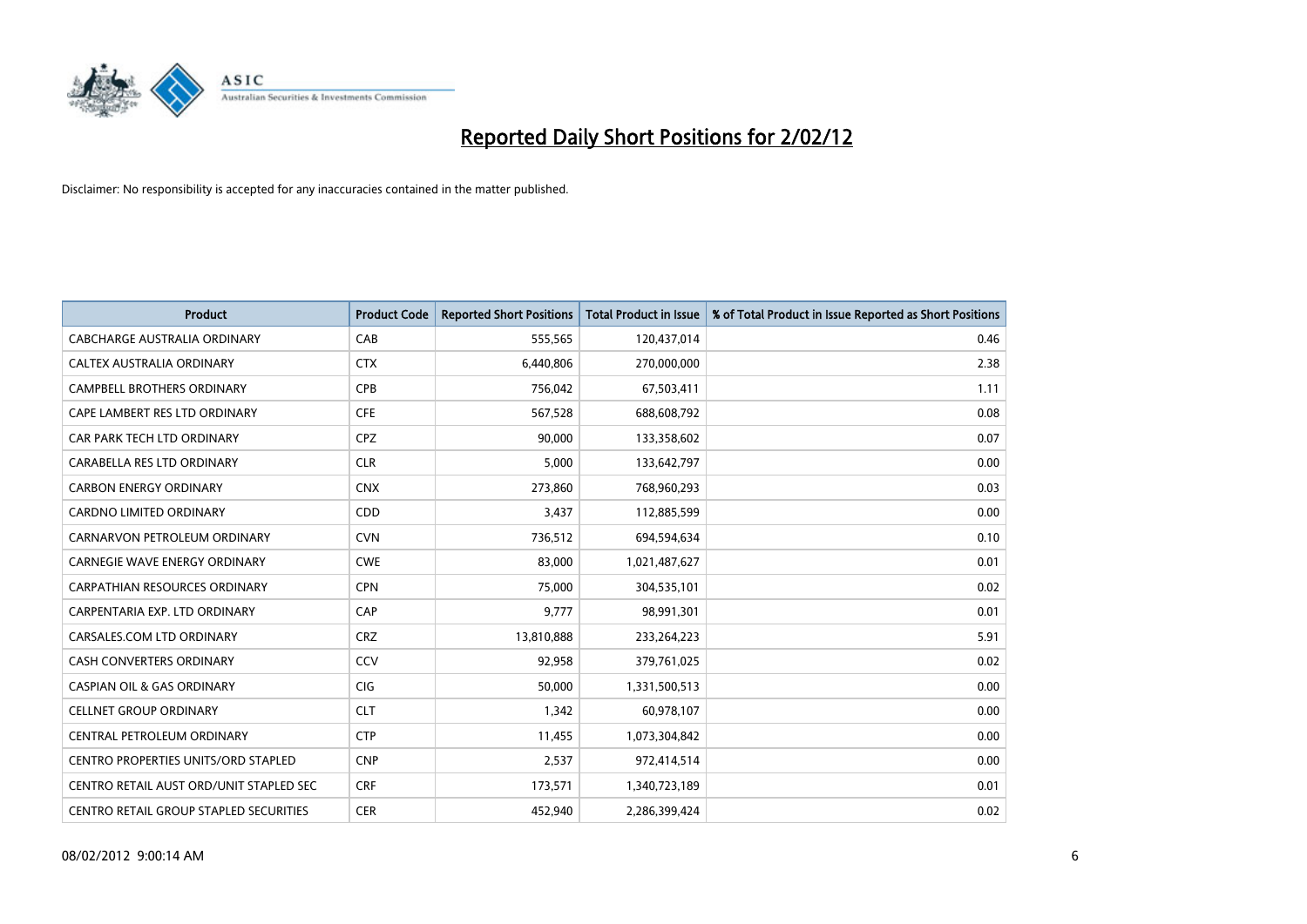

| <b>Product</b>                           | <b>Product Code</b> | <b>Reported Short Positions</b> | <b>Total Product in Issue</b> | % of Total Product in Issue Reported as Short Positions |
|------------------------------------------|---------------------|---------------------------------|-------------------------------|---------------------------------------------------------|
| <b>CERAMIC FUEL CELLS ORDINARY</b>       | <b>CFU</b>          | 227,430                         | 1,366,298,863                 | 0.02                                                    |
| CFS RETAIL PROPERTY UNITS                | <b>CFX</b>          | 76,318,142                      | 2,839,591,911                 | 2.70                                                    |
| CGA MINING LIMITED ORDINARY              | CGX                 | 6,655                           | 333,475,726                   | 0.00                                                    |
| <b>CHALICE GOLD MINES ORDINARY</b>       | <b>CHN</b>          | 200                             | 250,030,886                   | 0.00                                                    |
| CHALLENGER DIV.PRO. STAPLED UNITS        | <b>CDI</b>          | 96,520                          | 883,903,667                   | 0.00                                                    |
| <b>CHALLENGER INFRAST, STAPLED UNITS</b> | <b>CIF</b>          | 7,768                           | 316,223,785                   | 0.00                                                    |
| <b>CHALLENGER LIMITED ORDINARY</b>       | <b>CGF</b>          | 6,503,692                       | 552,169,544                   | 1.18                                                    |
| CHANDLER MACLEOD LTD ORDINARY            | <b>CMG</b>          | 11,970                          | 466,466,720                   | 0.00                                                    |
| CHARTER HALL GROUP STAPLED US PROHIBIT.  | <b>CHC</b>          | 140,658                         | 308,092,325                   | 0.04                                                    |
| <b>CHARTER HALL OFFICE UNIT</b>          | CQO                 | 6,223,257                       | 493,319,730                   | 1.25                                                    |
| <b>CHARTER HALL RETAIL UNITS</b>         | <b>CQR</b>          | 1,277,760                       | 299,628,571                   | 0.43                                                    |
| <b>CHORUS LIMITED ORDINARY</b>           | <b>CNU</b>          | 1,236,886                       | 385,082,123                   | 0.32                                                    |
| CITIGOLD CORP LTD ORDINARY               | <b>CTO</b>          | 1,682,665                       | 1,105,078,301                 | 0.15                                                    |
| CLINUVEL PHARMACEUT, ORDINARY            | <b>CUV</b>          | 4,127                           | 30,856,956                    | 0.01                                                    |
| <b>CLOUGH LIMITED ORDINARY</b>           | <b>CLO</b>          | 111,528                         | 769,716,269                   | 0.01                                                    |
| COAL OF AFRICA LTD ORDINARY              | <b>CZA</b>          | 320,183                         | 662,284,573                   | 0.05                                                    |
| COALSPUR MINES LTD ORDINARY              | <b>CPL</b>          | 1,559,498                       | 605,574,524                   | 0.25                                                    |
| COCA-COLA AMATIL ORDINARY                | <b>CCL</b>          | 9,812,715                       | 759,567,552                   | 1.29                                                    |
| <b>COCHLEAR LIMITED ORDINARY</b>         | <b>COH</b>          | 4,590,778                       | 56,902,433                    | 8.05                                                    |
| <b>COCKATOO COAL ORDINARY</b>            | <b>COK</b>          | 8,166,253                       | 1,016,196,908                 | 0.79                                                    |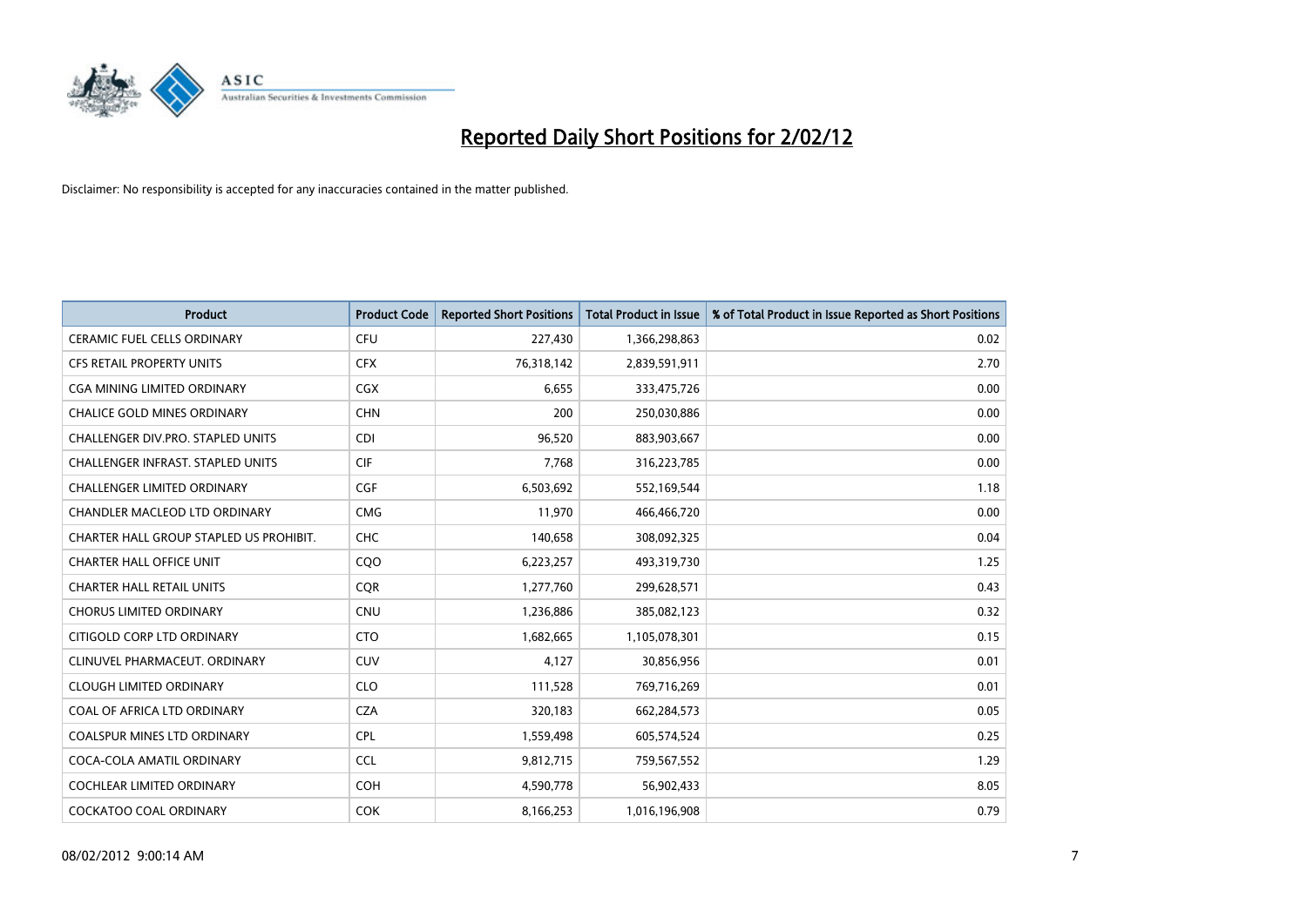

| <b>Product</b>                          | <b>Product Code</b> | <b>Reported Short Positions</b> | <b>Total Product in Issue</b> | % of Total Product in Issue Reported as Short Positions |
|-----------------------------------------|---------------------|---------------------------------|-------------------------------|---------------------------------------------------------|
| <b>COKAL LTD ORDINARY</b>               | <b>CKA</b>          | 392,815                         | 384,227,102                   | 0.10                                                    |
| COLLINS FOODS LTD ORDINARY              | <b>CKF</b>          | 34,926                          | 93,000,003                    | 0.04                                                    |
| COMMONWEALTH BANK, ORDINARY             | <b>CBA</b>          | 33,543,259                      | 1,581,280,593                 | 2.10                                                    |
| COMMONWEALTH PROP ORDINARY UNITS        | <b>CPA</b>          | 25,454,112                      | 2,389,601,065                 | 1.06                                                    |
| <b>COMPASS RESOURCES ORDINARY</b>       | <b>CMR</b>          | 115,000                         | 1,403,744,100                 | 0.00                                                    |
| <b>COMPUTERSHARE LTD ORDINARY</b>       | <b>CPU</b>          | 6,454,132                       | 555,664,059                   | 1.14                                                    |
| CONSOLIDATED MEDIA, ORDINARY            | <b>CMI</b>          | 1,141,609                       | 561,834,996                   | 0.19                                                    |
| CONTANGO MICROCAP ORDINARY              | <b>CTN</b>          | 7,500                           | 147,467,406                   | 0.01                                                    |
| CONTINENTAL COAL LTD ORDINARY           | <b>CCC</b>          | 82,888                          | 399,224,054                   | 0.02                                                    |
| <b>COOPER ENERGY LTD ORDINARY</b>       | <b>COE</b>          | 418,081                         | 292,791,528                   | 0.14                                                    |
| <b>COPPER STRIKE LTD ORDINARY</b>       | <b>CSE</b>          | 714                             | 129,455,571                   | 0.00                                                    |
| <b>CORDLIFE LIMITED ORDINARY</b>        | CBB                 | $\mathbf{1}$                    | 150,887,354                   | 0.00                                                    |
| <b>CREDIT CORP GROUP ORDINARY</b>       | <b>CCP</b>          | 4,756                           | 45,571,114                    | 0.01                                                    |
| <b>CROMWELL PROP STAPLED SECURITIES</b> | <b>CMW</b>          | 156,748                         | 1,113,061,036                 | 0.01                                                    |
| <b>CROWN LIMITED ORDINARY</b>           | <b>CWN</b>          | 2,804,320                       | 728,394,185                   | 0.39                                                    |
| <b>CSG LIMITED ORDINARY</b>             | CSV                 | 617,095                         | 282,567,499                   | 0.21                                                    |
| <b>CSL LIMITED ORDINARY</b>             | <b>CSL</b>          | 5,827,764                       | 519,371,923                   | 1.09                                                    |
| <b>CSR LIMITED ORDINARY</b>             | <b>CSR</b>          | 21,398,497                      | 506,000,315                   | 4.22                                                    |
| <b>CUDECO LIMITED ORDINARY</b>          | CDU                 | 1,930,790                       | 160,018,572                   | 1.20                                                    |
| <b>CUSTOMERS LIMITED ORDINARY</b>       | <b>CUS</b>          | 22,627                          | 134,869,357                   | 0.01                                                    |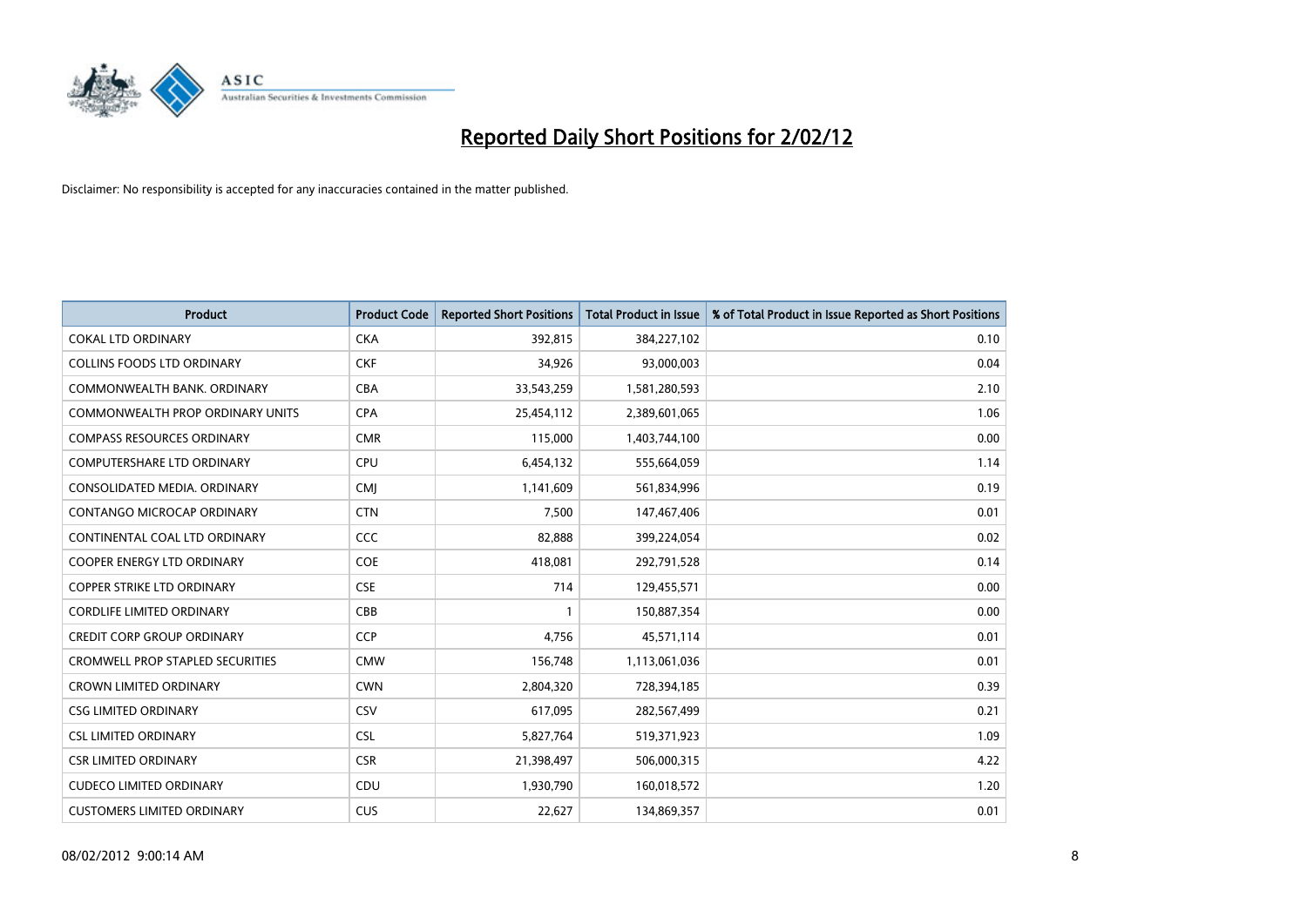

| <b>Product</b>                       | <b>Product Code</b> | <b>Reported Short Positions</b> | <b>Total Product in Issue</b> | % of Total Product in Issue Reported as Short Positions |
|--------------------------------------|---------------------|---------------------------------|-------------------------------|---------------------------------------------------------|
| DART ENERGY LTD ORDINARY             | <b>DTE</b>          | 6,628,062                       | 734,931,470                   | 0.92                                                    |
| DAVID JONES LIMITED ORDINARY         | <b>DJS</b>          | 58,533,355                      | 524,940,325                   | 11.15                                                   |
| <b>DECMIL GROUP LIMITED ORDINARY</b> | <b>DCG</b>          | 172,534                         | 165,692,757                   | 0.10                                                    |
| DEEP YELLOW LIMITED ORDINARY         | <b>DYL</b>          | 753                             | 1,128,736,403                 | 0.00                                                    |
| DEVINE LIMITED ORDINARY              | <b>DVN</b>          | 1,011                           | 158,730,556                   | 0.00                                                    |
| DEXUS PROPERTY GROUP STAPLED UNITS   | <b>DXS</b>          | 20,386,514                      | 4,839,024,176                 | 0.41                                                    |
| DISCOVERY METALS LTD ORDINARY        | <b>DML</b>          | 5,922,778                       | 442,128,231                   | 1.35                                                    |
| DOMINO PIZZA ENTERPR ORDINARY        | <b>DMP</b>          | 36,992                          | 69,174,674                    | 0.05                                                    |
| DOWNER EDI LIMITED ORDINARY          | <b>DOW</b>          | 6,131,976                       | 429,100,296                   | 1.42                                                    |
| DRILLSEARCH ENERGY ORDINARY          | <b>DLS</b>          | 66,997                          | 305,176,742                   | 0.02                                                    |
| DUET GROUP STAPLED US PROHIBIT.      | <b>DUE</b>          | 13,195,367                      | 1,091,628,341                 | 1.19                                                    |
| <b>DULUXGROUP LIMITED ORDINARY</b>   | <b>DLX</b>          | 9,417,475                       | 367,456,259                   | 2.55                                                    |
| ECHO ENTERTAINMENT ORDINARY          | <b>EGP</b>          | 4,811,946                       | 688,019,737                   | 0.69                                                    |
| <b>ELDERS LIMITED ORDINARY</b>       | <b>ELD</b>          | 15,272,213                      | 448,598,480                   | 3.40                                                    |
| ELDORADO GOLD CORP CDI 1:1           | EAU                 | 38,412                          | 9,209,510                     | 0.40                                                    |
| ELEMENTAL MINERALS ORDINARY          | <b>ELM</b>          | 258,008                         | 229,037,236                   | 0.11                                                    |
| ELEMENTOS LIMITED ORDINARY           | ELT                 | 16                              | 82,383,526                    | 0.00                                                    |
| ELIXIR PETROLEUM LTD ORDINARY        | <b>EXR</b>          | 324,400                         | 217,288,472                   | 0.15                                                    |
| <b>EMECO HOLDINGS ORDINARY</b>       | <b>EHL</b>          | 871,132                         | 631,237,586                   | 0.14                                                    |
| <b>ENDEAVOUR MIN CORP CDI 1:1</b>    | <b>EVR</b>          | 20,279                          | 123,748,715                   | 0.01                                                    |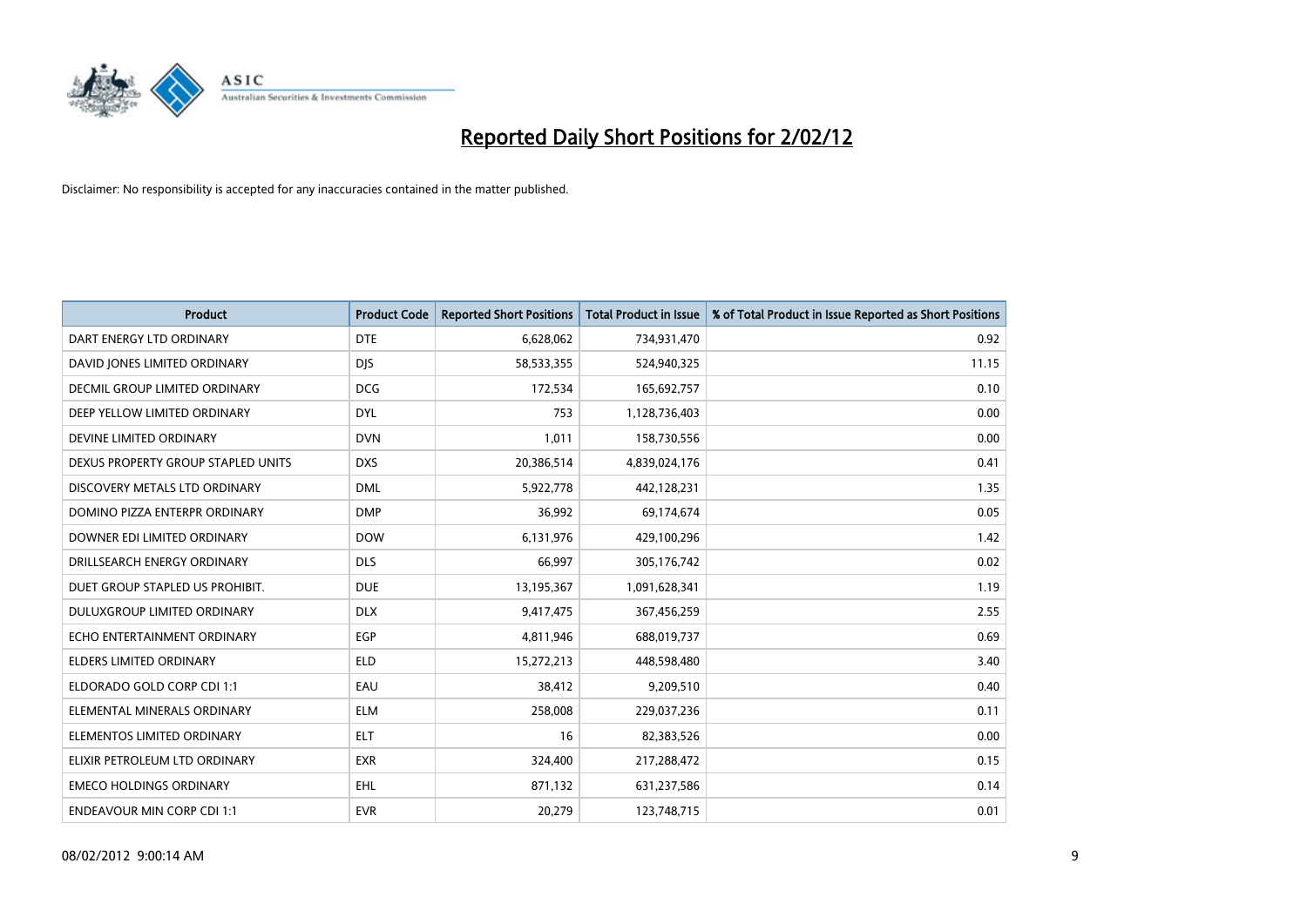

| <b>Product</b>                        | <b>Product Code</b> | <b>Reported Short Positions</b> | <b>Total Product in Issue</b> | % of Total Product in Issue Reported as Short Positions |
|---------------------------------------|---------------------|---------------------------------|-------------------------------|---------------------------------------------------------|
| <b>ENERGY RESOURCES ORDINARY 'A'</b>  | <b>ERA</b>          | 5,223,688                       | 517,725,062                   | 1.01                                                    |
| <b>ENERGY WORLD CORPOR. ORDINARY</b>  | <b>EWC</b>          | 21,020,653                      | 1,734,166,672                 | 1.22                                                    |
| <b>ENTEK ENERGY LTD ORDINARY</b>      | <b>ETE</b>          | 489,903                         | 510,657,387                   | 0.10                                                    |
| <b>ENTELLECT LIMITED ORDINARY</b>     | <b>ESN</b>          | 464,050                         | 985,337,932                   | 0.05                                                    |
| <b>ENVESTRA LIMITED ORDINARY</b>      | <b>ENV</b>          | 1,023,598                       | 1,547,890,032                 | 0.06                                                    |
| EQUATORIAL RES LTD ORDINARY           | EQX                 | 19,745                          | 114,348,553                   | 0.02                                                    |
| EVOLUTION MINING LTD ORDINARY         | <b>EVN</b>          | 609,950                         | 700,995,107                   | 0.08                                                    |
| <b>EXCO RESOURCES LTD ORDINARY</b>    | <b>EXS</b>          | 19,660                          | 356,044,187                   | 0.01                                                    |
| EXOMA ENERGY LIMITED ORDINARY         | <b>EXE</b>          | 281,678                         | 417,357,759                   | 0.07                                                    |
| <b>EXTRACT RESOURCES ORDINARY</b>     | <b>EXT</b>          | 2,847,261                       | 251,159,163                   | 1.12                                                    |
| FAIRFAX MEDIA LTD ORDINARY            | <b>FXI</b>          | 286,833,651                     | 2,351,955,725                 | 12.20                                                   |
| <b>FANTASTIC HOLDINGS ORDINARY</b>    | <b>FAN</b>          | 26,199                          | 102,739,538                   | 0.02                                                    |
| <b>FAR LTD ORDINARY</b>               | <b>FAR</b>          | 21,000,000                      | 2,150,080,157                 | 0.98                                                    |
| FISHER & PAYKEL APP. ORDINARY         | <b>FPA</b>          | 18,298                          | 724,235,162                   | 0.00                                                    |
| FISHER & PAYKEL H. ORDINARY           | <b>FPH</b>          | 49,999                          | 530,053,399                   | 0.01                                                    |
| FKP PROPERTY GROUP STAPLED SECURITIES | <b>FKP</b>          | 22,608,455                      | 1,197,968,723                 | 1.87                                                    |
| FLEETWOOD CORP ORDINARY               | <b>FWD</b>          | 241,540                         | 58,850,214                    | 0.40                                                    |
| FLETCHER BUILDING ORDINARY            | <b>FBU</b>          | 10,238,354                      | 680,739,504                   | 1.51                                                    |
| FLEXIGROUP LIMITED ORDINARY           | <b>FXL</b>          | 56,234                          | 279,268,329                   | 0.02                                                    |
| <b>FLIGHT CENTRE ORDINARY</b>         | <b>FLT</b>          | 9,323,266                       | 100,005,264                   | 9.32                                                    |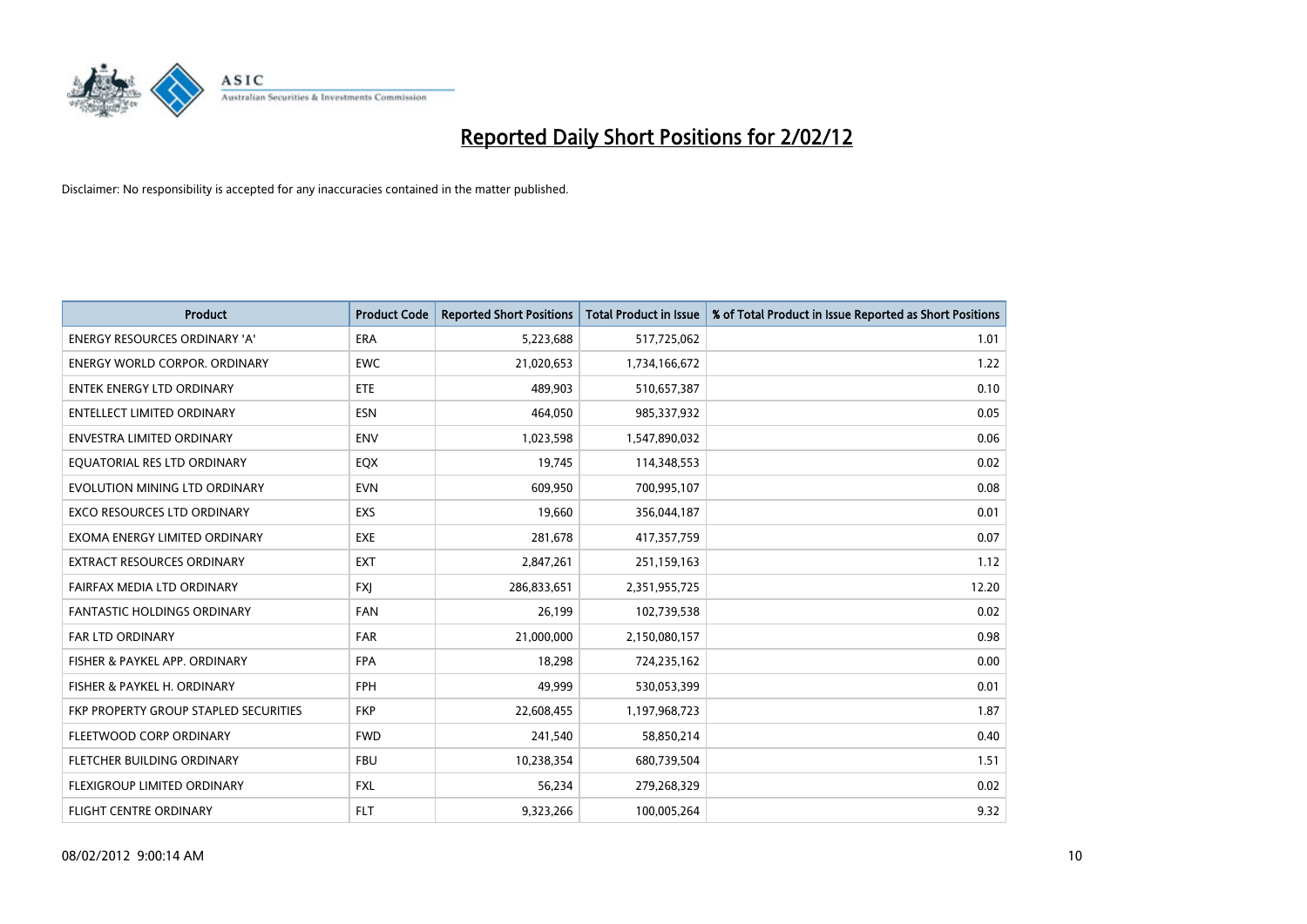

| <b>Product</b>                            | <b>Product Code</b> | <b>Reported Short Positions</b> | <b>Total Product in Issue</b> | % of Total Product in Issue Reported as Short Positions |
|-------------------------------------------|---------------------|---------------------------------|-------------------------------|---------------------------------------------------------|
| FLINDERS MINES LTD ORDINARY               | <b>FMS</b>          | 32,289,954                      | 1,821,300,404                 | 1.78                                                    |
| FOCUS MINERALS LTD ORDINARY               | <b>FML</b>          | 380,900                         | 4,320,773,701                 | 0.00                                                    |
| <b>FORGE GROUP LIMITED ORDINARY</b>       | FGE                 | 112,079                         | 83,469,014                    | 0.13                                                    |
| FORTE ENERGY NL ORDINARY                  | FTE                 | 2,667,039                       | 695,589,311                   | 0.38                                                    |
| FORTESCUE METALS GRP ORDINARY             | <b>FMG</b>          | 48,341,381                      | 3,113,798,659                 | 1.53                                                    |
| <b>FUNTASTIC LIMITED ORDINARY</b>         | <b>FUN</b>          | 322,528                         | 347,956,819                   | 0.09                                                    |
| <b>G.U.D. HOLDINGS ORDINARY</b>           | GUD                 | 332,215                         | 70,107,387                    | 0.48                                                    |
| <b>GALAXY RESOURCES ORDINARY</b>          | GXY                 | 2,786,192                       | 323,327,000                   | 0.84                                                    |
| <b>GEODYNAMICS LIMITED ORDINARY</b>       | GDY                 | 34,683                          | 406,452,608                   | 0.01                                                    |
| <b>GINDALBIE METALS LTD ORDINARY</b>      | GBG                 | 29,116,186                      | 1,247,487,454                 | 2.33                                                    |
| <b>GLOBAL MINING ORDINARY</b>             | GMI                 | 8,951                           | 181,898,994                   | 0.00                                                    |
| <b>GLOUCESTER COAL ORDINARY</b>           | GCL                 | 595,532                         | 202,905,967                   | 0.29                                                    |
| <b>GME RESOURCES LTD ORDINARY</b>         | <b>GME</b>          | 800                             | 322,635,902                   | 0.00                                                    |
| <b>GOLD ROAD RES LTD ORDINARY</b>         | GOR                 | 4,951                           | 389,950,665                   | 0.00                                                    |
| <b>GOLDEN WEST RESOURCE ORDINARY</b>      | <b>GWR</b>          | 1,617                           | 192,142,447                   | 0.00                                                    |
| <b>GOODMAN FIELDER, ORDINARY</b>          | GFF                 | 81,518,308                      | 1,955,559,207                 | 4.17                                                    |
| <b>GOODMAN GROUP STAPLED US PROHIBIT.</b> | <b>GMG</b>          | 32,605,957                      | 7,699,816,741                 | 0.41                                                    |
| <b>GPT GROUP STAPLED SEC.</b>             | <b>GPT</b>          | 16,312,322                      | 1,812,767,108                 | 0.89                                                    |
| <b>GRAINCORP LIMITED A CLASS ORDINARY</b> | <b>GNC</b>          | 670,353                         | 198,318,900                   | 0.34                                                    |
| <b>GRANGE RESOURCES. ORDINARY</b>         | GRR                 | 115,685                         | 1,154,359,727                 | 0.00                                                    |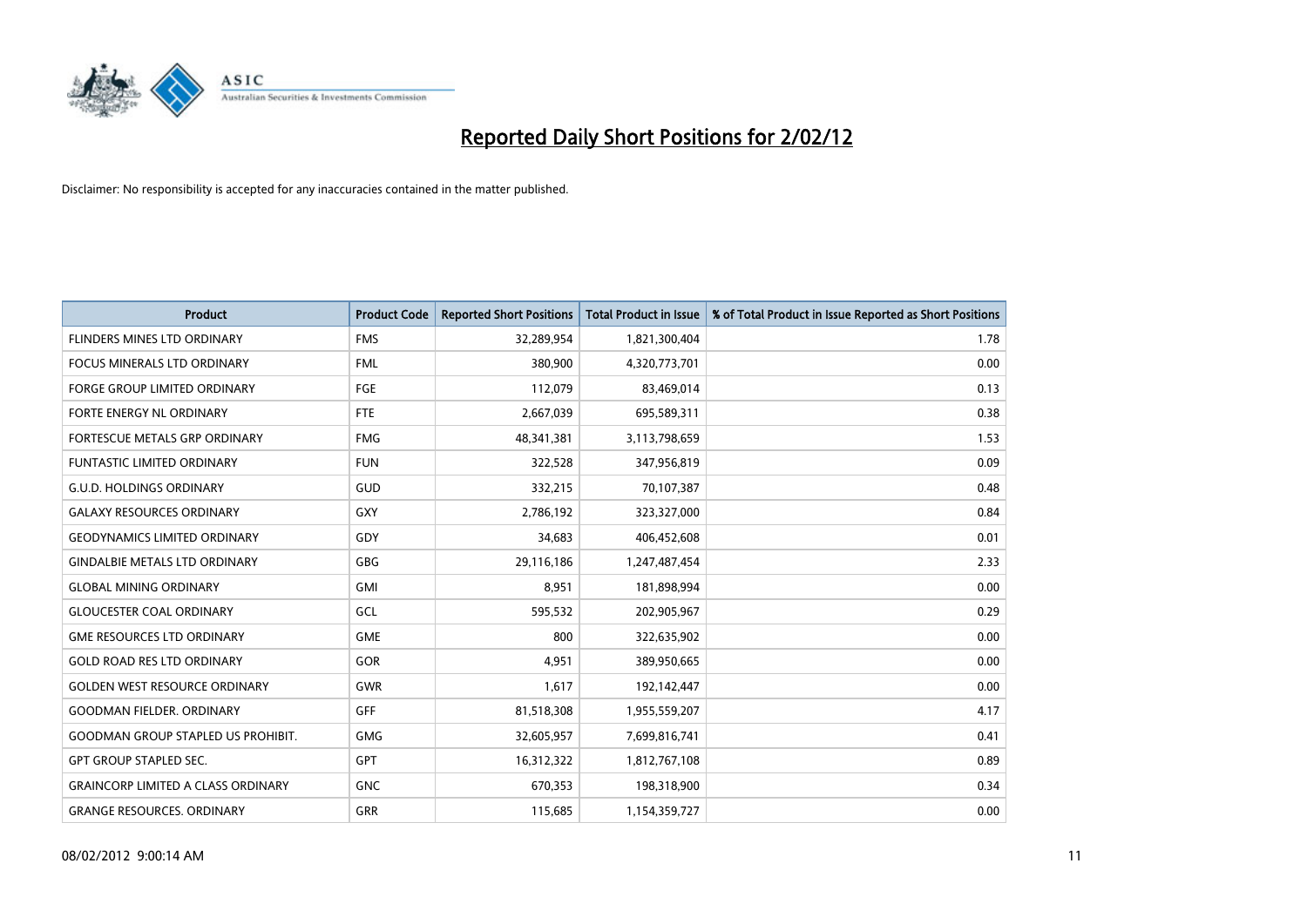

| <b>Product</b>                                   | <b>Product Code</b> | <b>Reported Short Positions</b> | <b>Total Product in Issue</b> | % of Total Product in Issue Reported as Short Positions |
|--------------------------------------------------|---------------------|---------------------------------|-------------------------------|---------------------------------------------------------|
| <b>GREENCAP LIMITED ORDINARY</b>                 | GCG                 | 1                               | 262,515,385                   | 0.00                                                    |
| <b>GREENLAND MIN EN LTD ORDINARY</b>             | GGG                 | 3,287,303                       | 416,390,488                   | 0.77                                                    |
| <b>GROWTHPOINT PROPERTY ORD/UNIT STAPLED SEC</b> | GOZ                 | 100,000                         | 291,904,374                   | 0.03                                                    |
| <b>GRYPHON MINERALS LTD ORDINARY</b>             | GRY                 | 1,312,539                       | 348,164,983                   | 0.37                                                    |
| <b>GUILDFORD COAL LTD ORDINARY</b>               | <b>GUF</b>          | 1,689,412                       | 239,649,486                   | 0.70                                                    |
| <b>GUINNESS PEAT GROUP. CDI 1:1</b>              | <b>GPG</b>          | 100,054                         | 282,039,580                   | 0.04                                                    |
| <b>GUNNS LIMITED ORDINARY</b>                    | <b>GNS</b>          | 45,577,320                      | 848,401,559                   | 5.35                                                    |
| <b>GWA GROUP LTD ORDINARY</b>                    | GWA                 | 11,559,268                      | 301,525,014                   | 3.83                                                    |
| HARVEY NORMAN ORDINARY                           | <b>HVN</b>          | 64,211,653                      | 1,062,316,784                 | 6.03                                                    |
| HASTIE GROUP LIMITED ORDINARY                    | <b>HST</b>          | 232,234                         | 137,353,504                   | 0.16                                                    |
| HASTINGS DIVERSIFIED STAPLED SECURITY            | <b>HDF</b>          | 953,242                         | 530,001,072                   | 0.18                                                    |
| <b>HAVILAH RESOURCES NL ORDINARY</b>             | <b>HAV</b>          | 60,177                          | 101,311,223                   | 0.06                                                    |
| HEARTWARE INT INC CDI 35:1                       | <b>HIN</b>          | 272,008                         | 43,772,855                    | 0.62                                                    |
| <b>HENDERSON GROUP CDI 1:1</b>                   | <b>HGG</b>          | 10,906,284                      | 666,703,844                   | 1.62                                                    |
| HFA HOLDINGS LIMITED ORDINARY                    | <b>HFA</b>          | 16,273                          | 117,332,831                   | 0.01                                                    |
| HIGHLANDS PACIFIC ORDINARY                       | <b>HIG</b>          | 2,459,484                       | 686,082,148                   | 0.36                                                    |
| HILLGROVE RES LTD ORDINARY                       | <b>HGO</b>          | 6,885,860                       | 793,698,575                   | 0.87                                                    |
| HILLS HOLDINGS LTD ORDINARY                      | <b>HIL</b>          | 3,735,655                       | 246,349,244                   | 1.52                                                    |
| HORIZON OIL LIMITED ORDINARY                     | <b>HZN</b>          | 23,718,904                      | 1,130,811,515                 | 2.09                                                    |
| <b>ICON ENERGY LIMITED ORDINARY</b>              | <b>ICN</b>          | 4,130                           | 469,301,394                   | 0.00                                                    |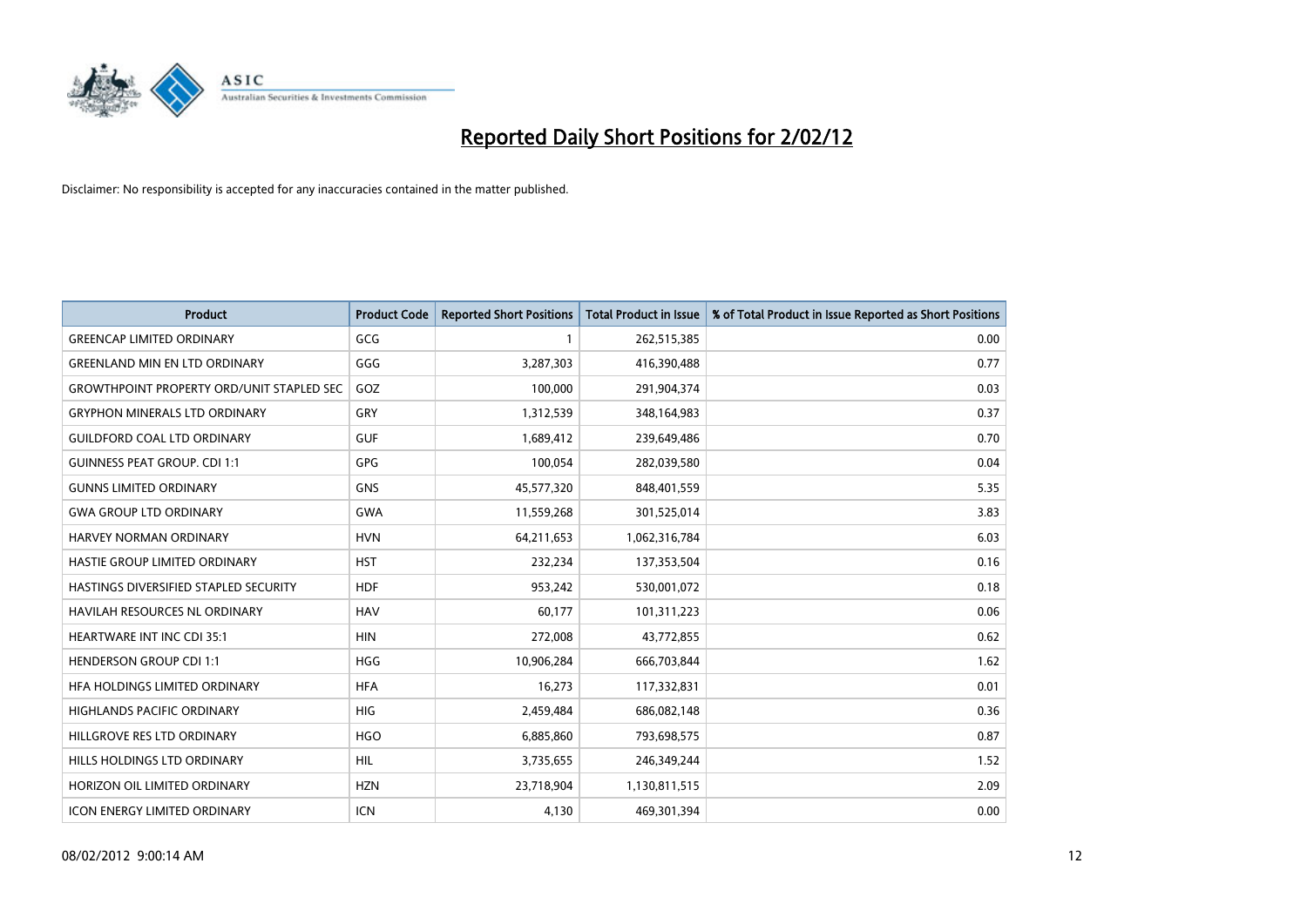

| <b>Product</b>                                | <b>Product Code</b> | <b>Reported Short Positions</b> | <b>Total Product in Issue</b> | % of Total Product in Issue Reported as Short Positions |
|-----------------------------------------------|---------------------|---------------------------------|-------------------------------|---------------------------------------------------------|
| <b>IINET LIMITED ORDINARY</b>                 | <b>IIN</b>          | 161,172                         | 148,896,183                   | 0.11                                                    |
| ILUKA RESOURCES ORDINARY                      | ILU                 | 14,442,964                      | 418,700,517                   | 3.43                                                    |
| <b>IMDEX LIMITED ORDINARY</b>                 | <b>IMD</b>          | 707,240                         | 205,055,435                   | 0.34                                                    |
| IMF (AUSTRALIA) LTD ORDINARY                  | <b>IMF</b>          | 329,821                         | 123,828,193                   | 0.26                                                    |
| <b>IMX RESOURCES LTD ORDINARY</b>             | <b>IXR</b>          | 20,000                          | 262,612,803                   | 0.01                                                    |
| <b>INCITEC PIVOT ORDINARY</b>                 | <b>IPL</b>          | 3,101,165                       | 1,628,730,107                 | 0.19                                                    |
| <b>INDEPENDENCE GROUP ORDINARY</b>            | <b>IGO</b>          | 6,372,776                       | 232,525,035                   | 2.74                                                    |
| INDOPHIL RESOURCES ORDINARY                   | <b>IRN</b>          | 993,762                         | 1,062,104,527                 | 0.08                                                    |
| INDUSTREA LIMITED ORDINARY                    | IDL                 | 958,486                         | 368,992,435                   | 0.26                                                    |
| INFIGEN ENERGY STAPLED SECURITIES             | <b>IFN</b>          | 4,879,447                       | 762,265,972                   | 0.65                                                    |
| ING RE COM GROUP STAPLED SECURITIES           | ILF.                | 3,583                           | 441,029,194                   | 0.00                                                    |
| <b>INSURANCE AUSTRALIA ORDINARY</b>           | IAG                 | 7,275,024                       | 2,079,034,021                 | 0.32                                                    |
| <b>INTEGRA MINING LTD, ORDINARY</b>           | <b>IGR</b>          | 4,695,821                       | 846,293,881                   | 0.55                                                    |
| <b>INTREPID MINES ORDINARY</b>                | <b>IAU</b>          | 3,258,691                       | 523,827,541                   | 0.61                                                    |
| <b>INVESTA OFFICE FUND STAPLED SECURITIES</b> | <b>IOF</b>          | 9,195,934                       | 2,657,463,999                 | 0.34                                                    |
| <b>INVOCARE LIMITED ORDINARY</b>              | <b>IVC</b>          | 1,903,536                       | 110,030,298                   | 1.72                                                    |
| ION LIMITED ORDINARY                          | <b>ION</b>          | 164,453                         | 256,365,105                   | 0.06                                                    |
| <b>IOOF HOLDINGS LTD ORDINARY</b>             | IFL                 | 766,162                         | 229,794,395                   | 0.32                                                    |
| <b>IRESS MARKET TECH. ORDINARY</b>            | <b>IRE</b>          | 1,545,486                       | 127,036,010                   | 1.20                                                    |
| <b>IRON ORE HOLDINGS ORDINARY</b>             | <b>IOH</b>          | 14,525                          | 166,087,005                   | 0.01                                                    |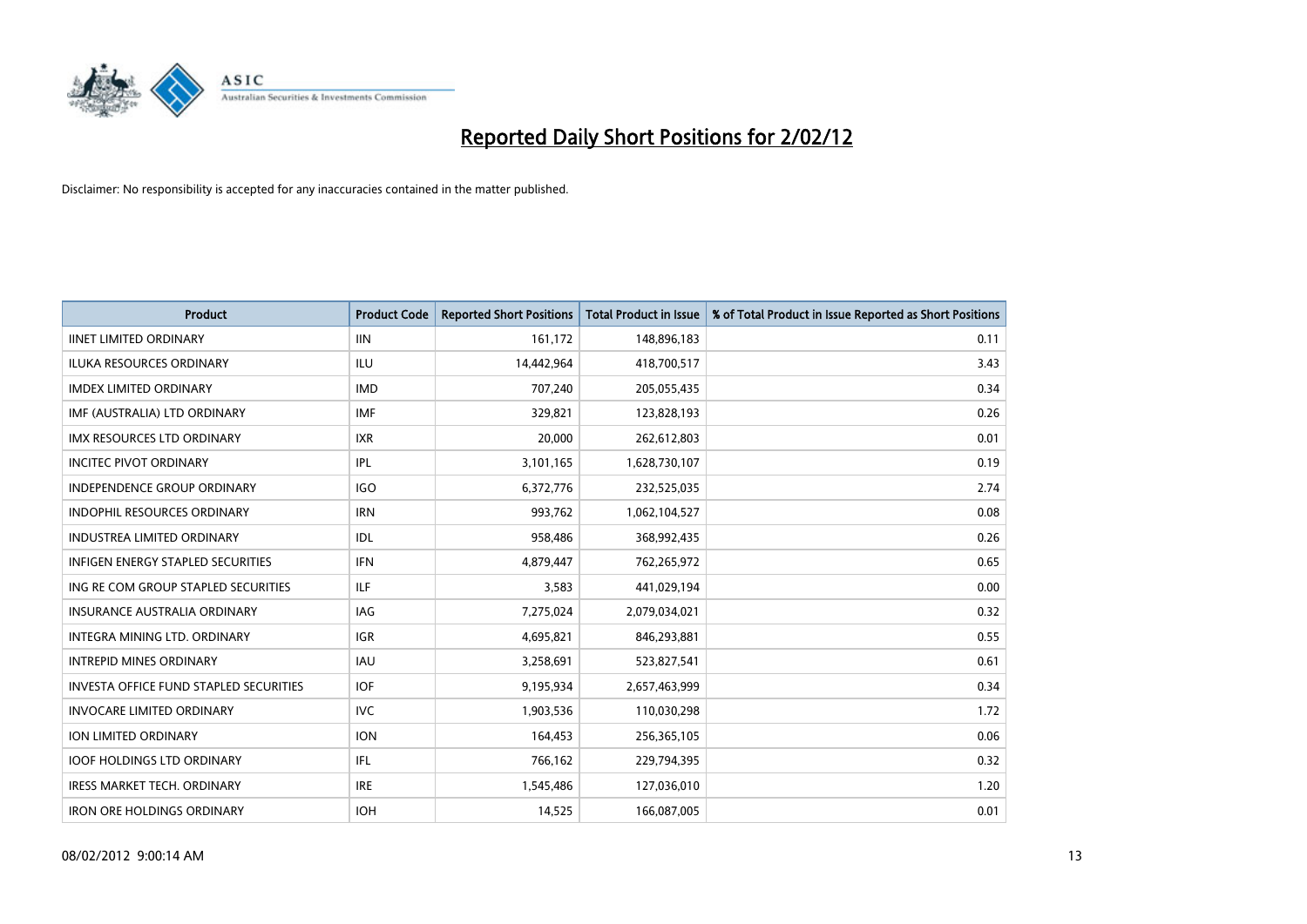

| <b>Product</b>                                  | <b>Product Code</b> | <b>Reported Short Positions</b> | <b>Total Product in Issue</b> | % of Total Product in Issue Reported as Short Positions |
|-------------------------------------------------|---------------------|---------------------------------|-------------------------------|---------------------------------------------------------|
| ISHARES MSCI AUS 200 ISHARES MSCI AUS 200       | <b>IOZ</b>          | 74,090                          | 2,927,373                     | 2.53                                                    |
| ISHARES S&P HIGH DIV ISHARES S&P HIGH DIV       | <b>IHD</b>          | 75,280                          | 2,503,027                     | 3.01                                                    |
| ISHARES SMALL ORDS ISHARES SMALL ORDS           | <b>ISO</b>          | 913,895                         | 5,403,165                     | 16.91                                                   |
| <b>IVANHOE AUSTRALIA ORDINARY</b>               | <b>IVA</b>          | 2,132,209                       | 552,385,295                   | 0.37                                                    |
| <b>JAMES HARDIE INDUST CHESS DEPOSITARY INT</b> | <b>IHX</b>          | 17,080,274                      | 435,746,077                   | 3.92                                                    |
| <b>JAMESON RESOURCES ORDINARY</b>               | JAL                 | 1,600,000                       | 142,001,227                   | 1.13                                                    |
| <b>JB HI-FI LIMITED ORDINARY</b>                | <b>JBH</b>          | 21,930,621                      | 98,833,643                    | 22.19                                                   |
| <b>JUPITER MINES ORDINARY</b>                   | <b>IMS</b>          | 634                             | 1,806,834,044                 | 0.00                                                    |
| <b>KAGARA LTD ORDINARY</b>                      | KZL                 | 11,946,198                      | 798,953,117                   | 1.49                                                    |
| KANGAROO RES LTD ORDINARY                       | <b>KRL</b>          | 2,435                           | 3,434,430,012                 | 0.00                                                    |
| KAROON GAS AUSTRALIA ORDINARY                   | <b>KAR</b>          | 2,848,450                       | 221,420,769                   | 1.28                                                    |
| KATHMANDU HOLD LTD ORDINARY                     | <b>KMD</b>          | 1,305,283                       | 200,000,000                   | 0.65                                                    |
| <b>KBL MINING LIMITED ORDINARY</b>              | <b>KBL</b>          | 1,820                           | 178,264,362                   | 0.00                                                    |
| <b>KEYBRIDGE CAPITAL ORDINARY</b>               | <b>KBC</b>          | 6,000                           | 172,070,564                   | 0.00                                                    |
| KINGSGATE CONSOLID. ORDINARY                    | <b>KCN</b>          | 3,537,027                       | 140,872,908                   | 2.52                                                    |
| KINGSROSE MINING LTD ORDINARY                   | <b>KRM</b>          | 169,117                         | 272,629,553                   | 0.05                                                    |
| LEIGHTON HOLDINGS ORDINARY                      | LEI                 | 6,522,247                       | 337,087,596                   | 1.90                                                    |
| LEND LEASE GROUP UNIT/ORD STAPLED               | <b>LLC</b>          | 1,794,711                       | 571,804,090                   | 0.31                                                    |
| LINC ENERGY LTD ORDINARY                        | <b>LNC</b>          | 15,025,658                      | 504,487,631                   | 2.98                                                    |
| LIQUEFIED NATURAL ORDINARY                      | <b>LNG</b>          | 273,800                         | 267,699,015                   | 0.10                                                    |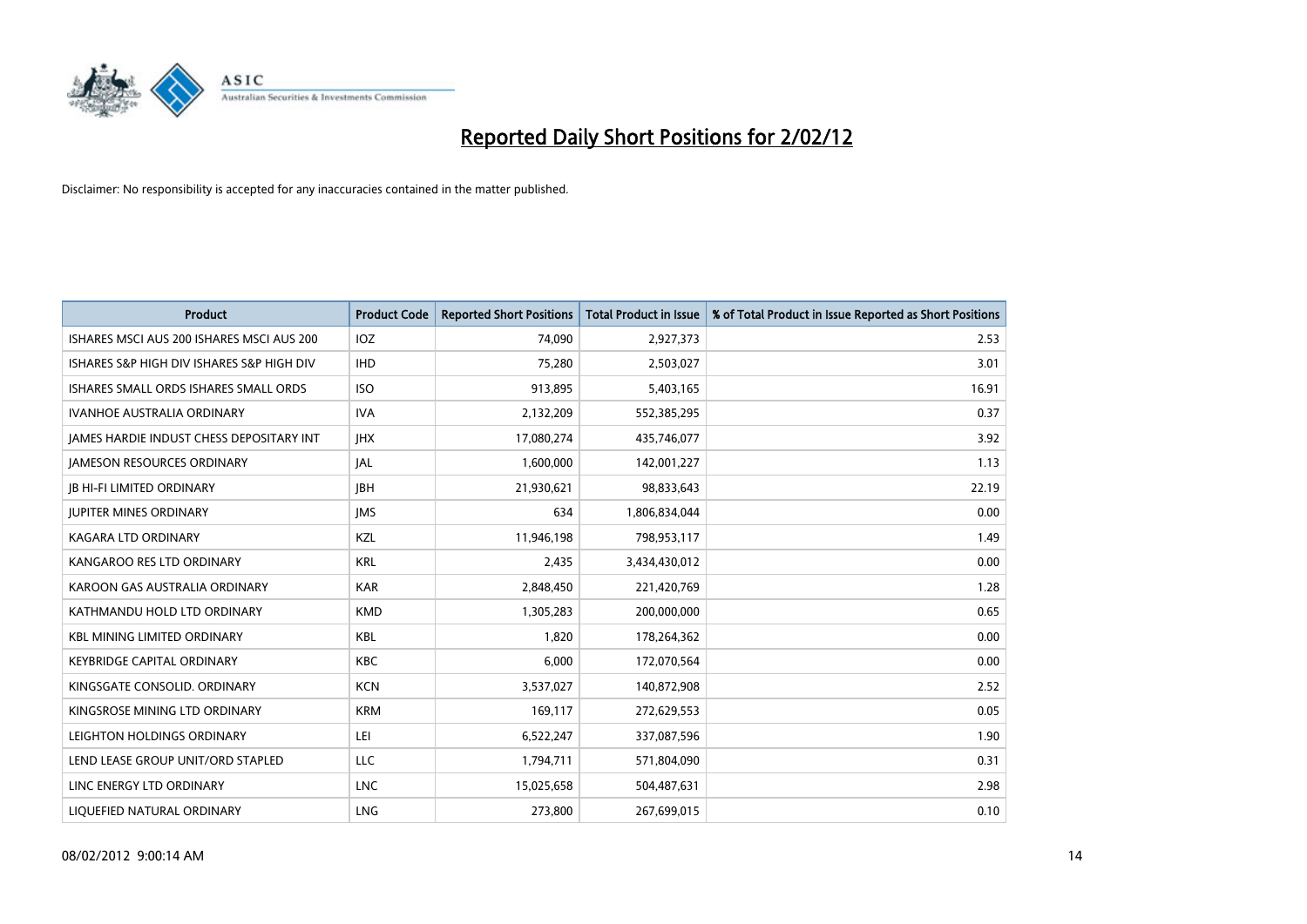

| <b>Product</b>                        | <b>Product Code</b> | <b>Reported Short Positions</b> | <b>Total Product in Issue</b> | % of Total Product in Issue Reported as Short Positions |
|---------------------------------------|---------------------|---------------------------------|-------------------------------|---------------------------------------------------------|
| LYCOPODIUM LIMITED ORDINARY           | LYL                 | 465                             | 38,655,103                    | 0.00                                                    |
| LYNAS CORPORATION ORDINARY            | <b>LYC</b>          | 129,638,536                     | 1,713,846,913                 | 7.54                                                    |
| M2 TELECOMMUNICATION ORDINARY         | <b>MTU</b>          | 159,770                         | 124,493,385                   | 0.11                                                    |
| MACMAHON HOLDINGS ORDINARY            | <b>MAH</b>          | 2,561,212                       | 738,631,705                   | 0.35                                                    |
| MACO ATLAS ROADS GRP ORDINARY STAPLED | <b>MQA</b>          | 7,627,903                       | 464,279,594                   | 1.64                                                    |
| MACQUARIE GROUP LTD ORDINARY          | MQG                 | 8,493,684                       | 348,580,949                   | 2.42                                                    |
| MARENGO MINING ORDINARY               | <b>MGO</b>          | 39,850                          | 1,002,399,863                 | 0.00                                                    |
| <b>MATRIX C &amp; E LTD ORDINARY</b>  | <b>MCE</b>          | 640.133                         | 77,081,507                    | 0.83                                                    |
| <b>MAVERICK DRILLING ORDINARY</b>     | <b>MAD</b>          | 80,000                          | 237,454,286                   | 0.03                                                    |
| MCMILLAN SHAKESPEARE ORDINARY         | <b>MMS</b>          | 10,083                          | 70,639,319                    | 0.01                                                    |
| MCPHERSON'S LTD ORDINARY              | <b>MCP</b>          | 15,360                          | 72,401,758                    | 0.02                                                    |
| MEDUSA MINING LTD ORDINARY            | <b>MML</b>          | 1,654,146                       | 188,903,911                   | 0.89                                                    |
| MELBOURNE IT LIMITED ORDINARY         | <b>MLB</b>          | 146,142                         | 81,352,178                    | 0.18                                                    |
| MEO AUSTRALIA LTD ORDINARY            | <b>MEO</b>          | 8,580,957                       | 539,913,260                   | 1.59                                                    |
| <b>MERMAID MARINE ORDINARY</b>        | <b>MRM</b>          | 272,789                         | 217,833,136                   | 0.12                                                    |
| MESOBLAST LIMITED ORDINARY            | <b>MSB</b>          | 7,079,121                       | 282,288,361                   | 2.55                                                    |
| METALS X LIMITED ORDINARY             | <b>MLX</b>          | 651,412                         | 1,324,600,410                 | 0.06                                                    |
| METCASH LIMITED ORDINARY              | <b>MTS</b>          | 31,069,305                      | 771,345,864                   | 4.00                                                    |
| METGASCO LIMITED ORDINARY             | <b>MEL</b>          | 333,298                         | 338,592,672                   | 0.10                                                    |
| METMINCO LIMITED ORDINARY             | <b>MNC</b>          | 2,378,384                       | 1,749,541,573                 | 0.13                                                    |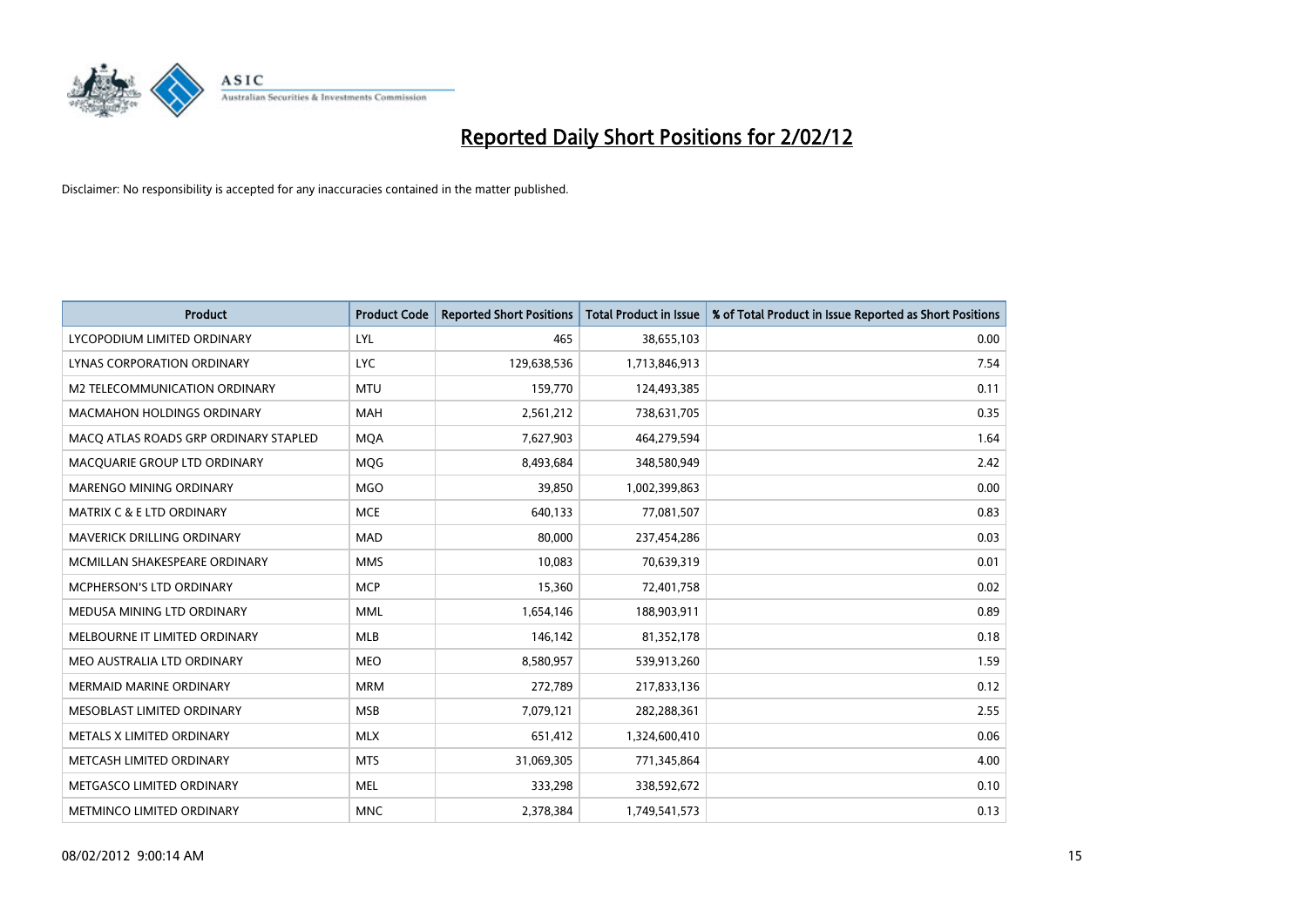

| <b>Product</b>                    | <b>Product Code</b> | <b>Reported Short Positions</b> | <b>Total Product in Issue</b> | % of Total Product in Issue Reported as Short Positions |
|-----------------------------------|---------------------|---------------------------------|-------------------------------|---------------------------------------------------------|
| MHM METALS LIMITED ORDINARY       | <b>MHM</b>          | 64,942                          | 103,967,493                   | 0.06                                                    |
| MICLYN EXP OFFSHR ORDINARY        | <b>MIO</b>          | 19,297                          | 278,515,705                   | 0.01                                                    |
| MINCOR RESOURCES NL ORDINARY      | <b>MCR</b>          | 1,030,698                       | 195,818,871                   | 0.53                                                    |
| MINEMAKERS LIMITED ORDINARY       | <b>MAK</b>          | 17,163                          | 228,236,727                   | 0.01                                                    |
| MINERAL DEPOSITS ORDINARY         | <b>MDL</b>          | 138,011                         | 83,538,786                    | 0.17                                                    |
| MINERAL RESOURCES, ORDINARY       | <b>MIN</b>          | 274,778                         | 184,698,489                   | 0.14                                                    |
| MIRABELA NICKEL LTD ORDINARY      | <b>MBN</b>          | 9,075,980                       | 491,781,237                   | 1.86                                                    |
| MIRVAC GROUP STAPLED SECURITIES   | <b>MGR</b>          | 17,673,644                      | 3,416,996,915                 | 0.50                                                    |
| MOLOPO ENERGY LTD ORDINARY        | <b>MPO</b>          | 875,408                         | 245,579,810                   | 0.35                                                    |
| MOLY MINES LIMITED ORDINARY       | <b>MOL</b>          | 115,093                         | 384,893,989                   | 0.03                                                    |
| MONADELPHOUS GROUP ORDINARY       | <b>MND</b>          | 1,616,368                       | 88,674,327                    | 1.83                                                    |
| MORTGAGE CHOICE LTD ORDINARY      | <b>MOC</b>          | 2,275,404                       | 119,948,255                   | 1.90                                                    |
| <b>MOUNT GIBSON IRON ORDINARY</b> | <b>MGX</b>          | 5,509,418                       | 1,082,570,693                 | 0.50                                                    |
| MOUNT MAGNET SOUTH ORDINARY       | <b>MUM</b>          | 183,500                         | 320,928,515                   | 0.06                                                    |
| MSF SUGAR LIMITED ORDINARY        | <b>MSF</b>          | 18,180                          | 69,248,422                    | 0.03                                                    |
| MULTIPLEX SITES SITES             | <b>MXUPA</b>        | 22                              | 4,500,000                     | 0.00                                                    |
| MURCHISON METALS LTD ORDINARY     | <b>MMX</b>          | 5,611,866                       | 444,447,777                   | 1.26                                                    |
| MYER HOLDINGS LTD ORDINARY        | <b>MYR</b>          | 72,295,678                      | 583,384,551                   | 12.36                                                   |
| <b>MYSTATE LIMITED ORDINARY</b>   | <b>MYS</b>          | 3,638                           | 86,963,862                    | 0.00                                                    |
| NATIONAL AUST. BANK ORDINARY      | <b>NAB</b>          | 14,637,375                      | 2,238,481,005                 | 0.63                                                    |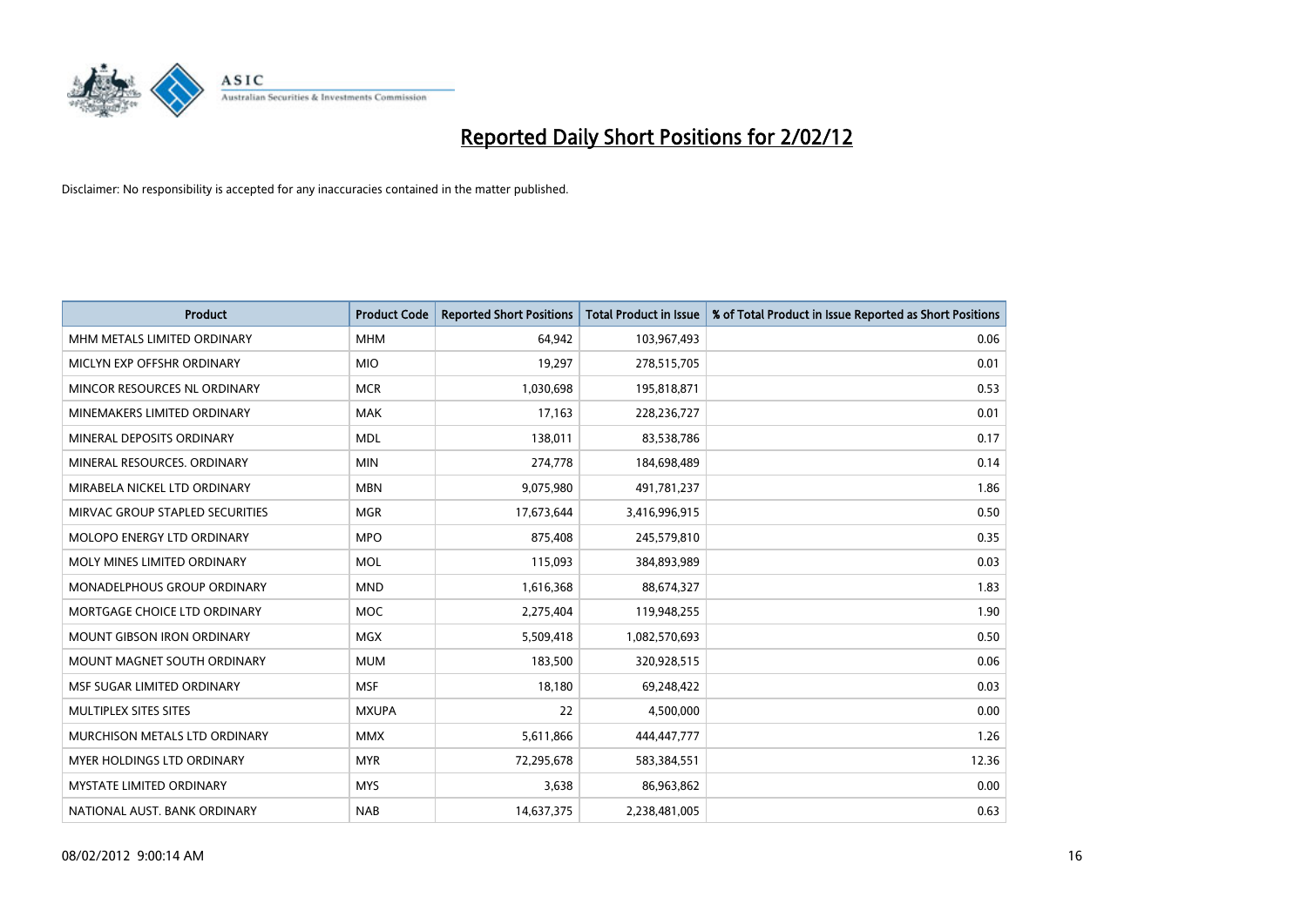

| <b>Product</b>                | <b>Product Code</b> | <b>Reported Short Positions</b> | <b>Total Product in Issue</b> | % of Total Product in Issue Reported as Short Positions |
|-------------------------------|---------------------|---------------------------------|-------------------------------|---------------------------------------------------------|
| NATURAL FUEL LIMITED ORDINARY | <b>NFL</b>          | $\mathbf{1}$                    | 1,121,912                     | 0.00                                                    |
| NAVIGATOR RESOURCES ORDINARY  | <b>NAV</b>          | 500                             | 2,222,216,576                 | 0.00                                                    |
| NAVITAS LIMITED ORDINARY      | <b>NVT</b>          | 5,722,309                       | 375,318,628                   | 1.50                                                    |
| NEPTUNE MARINE ORDINARY       | <b>NMS</b>          | 182,253                         | 1,748,545,632                 | 0.01                                                    |
| NEW HOPE CORPORATION ORDINARY | <b>NHC</b>          | 11,870                          | 830,411,534                   | 0.00                                                    |
| NEW STANDARD ENERGY ORDINARY  | <b>NSE</b>          | 20,000                          | 284,064,434                   | 0.01                                                    |
| NEWCREST MINING ORDINARY      | <b>NCM</b>          | 2,113,878                       | 764,960,000                   | 0.24                                                    |
| NEWS CORP A NON-VOTING CDI    | <b>NWSLV</b>        | 2,521,396                       | 1,678,946,553                 | 0.15                                                    |
| NEWS CORP B VOTING CDI        | <b>NWS</b>          | 2,653,493                       | 798,520,953                   | 0.34                                                    |
| NEXBIS LIMITED ORDINARY       | <b>NBS</b>          | 63,733                          | 798,356,704                   | 0.01                                                    |
| NEXTDC LIMITED ORDINARY       | <b>NXT</b>          | 1,482                           | 123,533,558                   | 0.00                                                    |
| NEXUS ENERGY LIMITED ORDINARY | <b>NXS</b>          | 5,919,580                       | 1,326,821,159                 | 0.44                                                    |
| NIB HOLDINGS LIMITED ORDINARY | <b>NHF</b>          | 125,040                         | 466,502,955                   | 0.02                                                    |
| NIDO PETROLEUM ORDINARY       | <b>NDO</b>          | 117,303                         | 1,389,163,151                 | 0.01                                                    |
| NOBLE MINERAL RES ORDINARY    | <b>NMG</b>          | 1,400,159                       | 523,312,570                   | 0.26                                                    |
| NORTHERN IRON LTD ORDINARY    | <b>NFE</b>          | 705,940                         | 369,980,113                   | 0.18                                                    |
| NORTHERN STAR ORDINARY        | <b>NST</b>          | 7,088                           | 351,990,153                   | 0.00                                                    |
| NRW HOLDINGS LIMITED ORDINARY | <b>NWH</b>          | 1,090,480                       | 278,888,011                   | 0.38                                                    |
| NUCOAL RESOURCES LTD ORDINARY | <b>NCR</b>          | 1,783                           | 441,150,707                   | 0.00                                                    |
| NUFARM LIMITED ORDINARY       | <b>NUF</b>          | 4,019,160                       | 262,018,057                   | 1.55                                                    |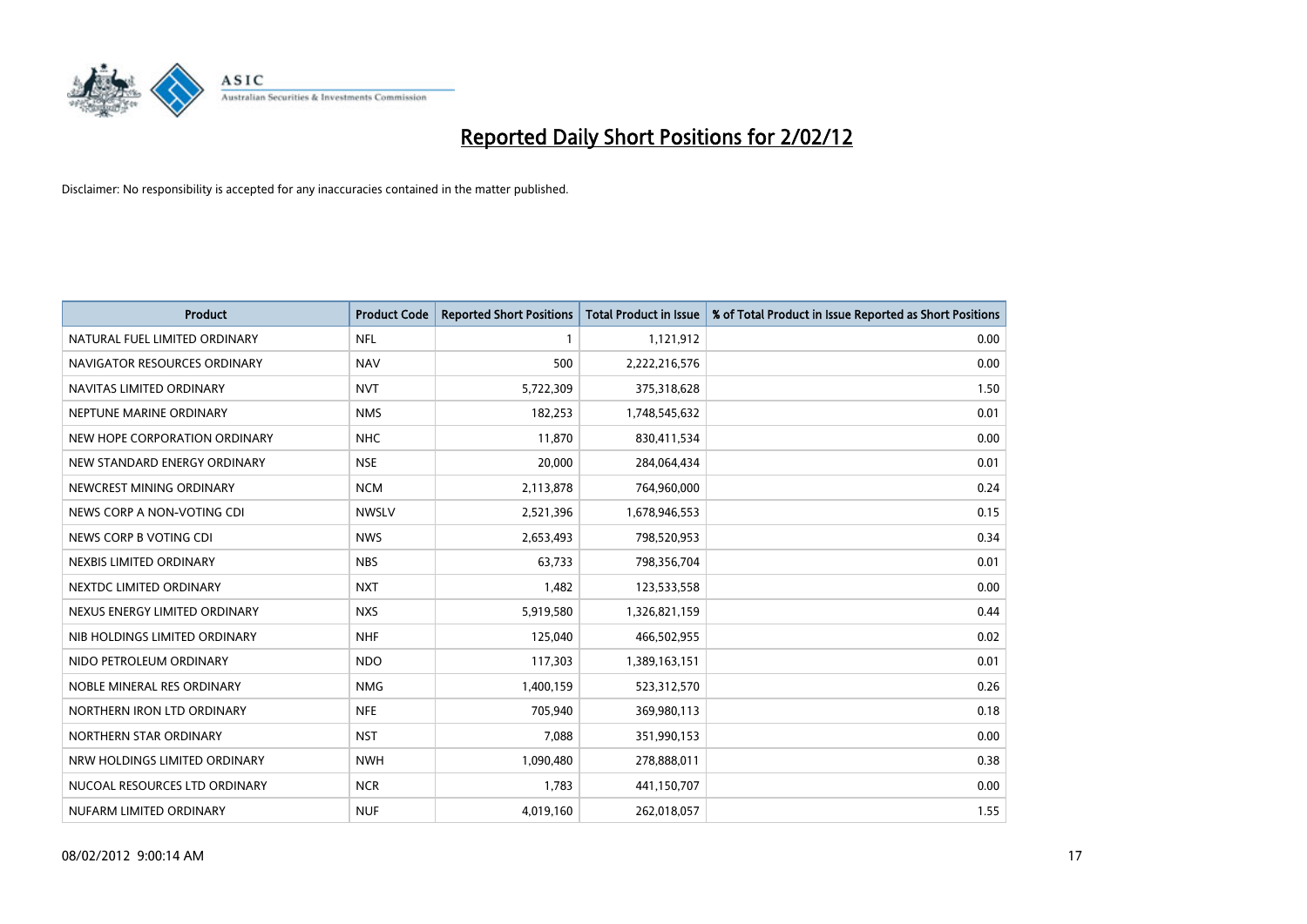

| <b>Product</b>                        | <b>Product Code</b> | <b>Reported Short Positions</b> | <b>Total Product in Issue</b> | % of Total Product in Issue Reported as Short Positions |
|---------------------------------------|---------------------|---------------------------------|-------------------------------|---------------------------------------------------------|
| <b>OAKTON LIMITED ORDINARY</b>        | <b>OKN</b>          | 675,921                         | 93,800,235                    | 0.72                                                    |
| OCEANAGOLD CORP. CHESS DEPOSITARY INT | <b>OGC</b>          | 827,024                         | 262,656,605                   | 0.31                                                    |
| OCEANIA CAPITAL LTD ORDINARY          | <b>OCP</b>          | 2,500                           | 91,921,295                    | 0.00                                                    |
| OIL SEARCH LTD ORDINARY               | OSH                 | 8,165,439                       | 1,325,155,171                 | 0.57                                                    |
| OM HOLDINGS LIMITED ORDINARY          | OMH                 | 5,531,384                       | 504,105,150                   | 1.10                                                    |
| <b>ONESTEEL LIMITED ORDINARY</b>      | OST                 | 72,971,466                      | 1,342,393,583                 | 5.44                                                    |
| ORICA LIMITED ORDINARY                | ORI                 | 3,308,209                       | 365,007,037                   | 0.87                                                    |
| ORIGIN ENERGY ORDINARY                | <b>ORG</b>          | 3,186,518                       | 1,086,170,422                 | 0.29                                                    |
| OROCOBRE LIMITED ORDINARY             | <b>ORE</b>          | 86,877                          | 103,195,029                   | 0.09                                                    |
| OROTONGROUP LIMITED ORDINARY          | ORL                 | 82,485                          | 40,880,902                    | 0.20                                                    |
| OTTO ENERGY LIMITED ORDINARY          | <b>OEL</b>          | 109,204                         | 1,138,290,071                 | 0.01                                                    |
| OZ MINERALS ORDINARY                  | OZL                 | 8,431,339                       | 314,821,850                   | 2.66                                                    |
| <b>PACIFIC BRANDS ORDINARY</b>        | <b>PBG</b>          | 6,646,620                       | 912,915,695                   | 0.73                                                    |
| PALADIN ENERGY LTD ORDINARY           | <b>PDN</b>          | 25,692,670                      | 835,486,044                   | 3.08                                                    |
| PANAUST LIMITED ORDINARY              | <b>PNA</b>          | 9,943,751                       | 596,339,292                   | 1.66                                                    |
| PANORAMIC RESOURCES ORDINARY          | PAN                 | 582,361                         | 207,050,710                   | 0.29                                                    |
| PAPERLINX LIMITED ORDINARY            | <b>PPX</b>          | 1,977,519                       | 609,280,761                   | 0.32                                                    |
| PAPILLON RES LTD ORDINARY             | PIR                 | 1,067,201                       | 215,730,032                   | 0.50                                                    |
| PATTIES FOODS LTD ORDINARY            | <b>PFL</b>          | $\mathbf{1}$                    | 138,989,223                   | 0.00                                                    |
| PEET LIMITED ORDINARY                 | <b>PPC</b>          | 78,712                          | 320,170,604                   | 0.02                                                    |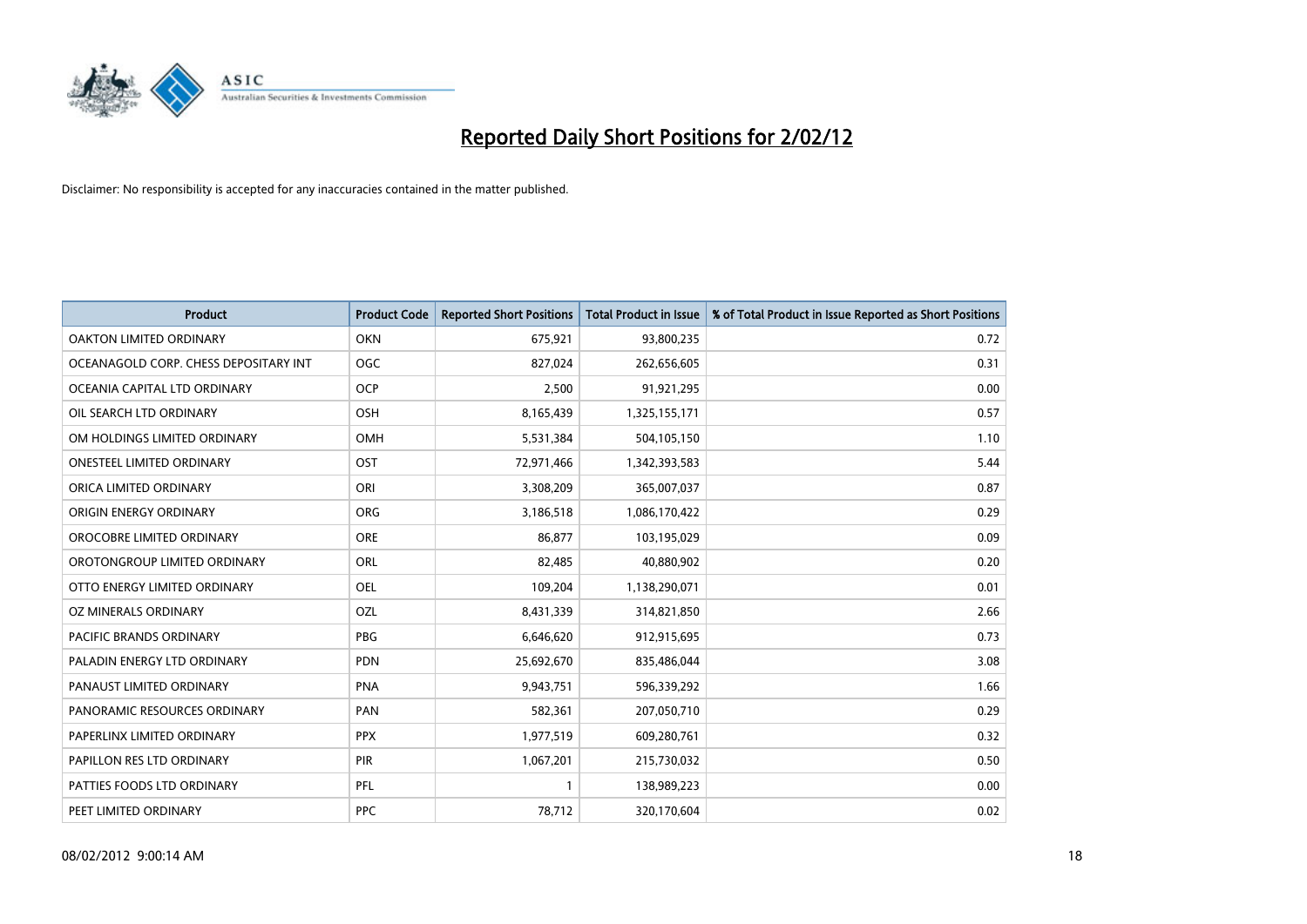

| <b>Product</b>                | <b>Product Code</b> | <b>Reported Short Positions</b> | <b>Total Product in Issue</b> | % of Total Product in Issue Reported as Short Positions |
|-------------------------------|---------------------|---------------------------------|-------------------------------|---------------------------------------------------------|
| PENINSULA ENERGY LTD ORDINARY | <b>PEN</b>          | 2,105,000                       | 2,136,325,262                 | 0.10                                                    |
| PERILYA LIMITED ORDINARY      | <b>PEM</b>          | 85,007                          | 769,316,426                   | 0.01                                                    |
| PERPETUAL LIMITED ORDINARY    | PPT                 | 2,502,025                       | 41,980,678                    | 5.96                                                    |
| PERSEUS MINING LTD ORDINARY   | PRU                 | 1,667,361                       | 457,502,088                   | 0.34                                                    |
| PETSEC ENERGY ORDINARY        | <b>PSA</b>          | 223,332                         | 235,283,622                   | 0.09                                                    |
| PHARMAXIS LTD ORDINARY        | <b>PXS</b>          | 2,078,383                       | 305,890,989                   | 0.67                                                    |
| PHOTON GROUP LTD ORDINARY     | PGA                 | 250,510                         | 1,540,886,866                 | 0.02                                                    |
| PLATINUM ASSET ORDINARY       | <b>PTM</b>          | 7,720,821                       | 561,347,878                   | 1.34                                                    |
| PLATINUM AUSTRALIA ORDINARY   | <b>PLA</b>          | 1,841,167                       | 453,380,039                   | 0.41                                                    |
| PLATINUM CAPITAL LTD ORDINARY | <b>PMC</b>          | $\mathbf{1}$                    | 165,756,878                   | 0.00                                                    |
| PMI GOLD CORP CDI 1:1         | <b>PVM</b>          | 27,000                          | 51,990,417                    | 0.05                                                    |
| PMP LIMITED ORDINARY          | <b>PMP</b>          | 29,265                          | 326,543,596                   | 0.01                                                    |
| PORT BOUVARD LIMITED ORDINARY | PBD                 | 6,754                           | 593,868,295                   | 0.00                                                    |
| PREFERRED CAPITAL PERLS III   | <b>PCAPA</b>        | 250                             | 5,832,281                     | 0.00                                                    |
| PREMIER INVESTMENTS ORDINARY  | <b>PMV</b>          | 666,629                         | 155,062,831                   | 0.42                                                    |
| PRIMA BIOMED LTD ORDINARY     | <b>PRR</b>          | 4,593,967                       | 1,064,563,388                 | 0.43                                                    |
| PRIMARY HEALTH CARE ORDINARY  | <b>PRY</b>          | 8,836,917                       | 500,336,679                   | 1.74                                                    |
| PRIME MEDIA GRP LTD ORDINARY  | PRT                 | $\overline{2}$                  | 366,330,303                   | 0.00                                                    |
| PRIMEAG AUSTRALIA ORDINARY    | PAG                 | 65,279                          | 266,394,444                   | 0.03                                                    |
| PROGEN PHARMACEUTIC ORDINARY  | <b>PGL</b>          | 151,596                         | 24,709,097                    | 0.61                                                    |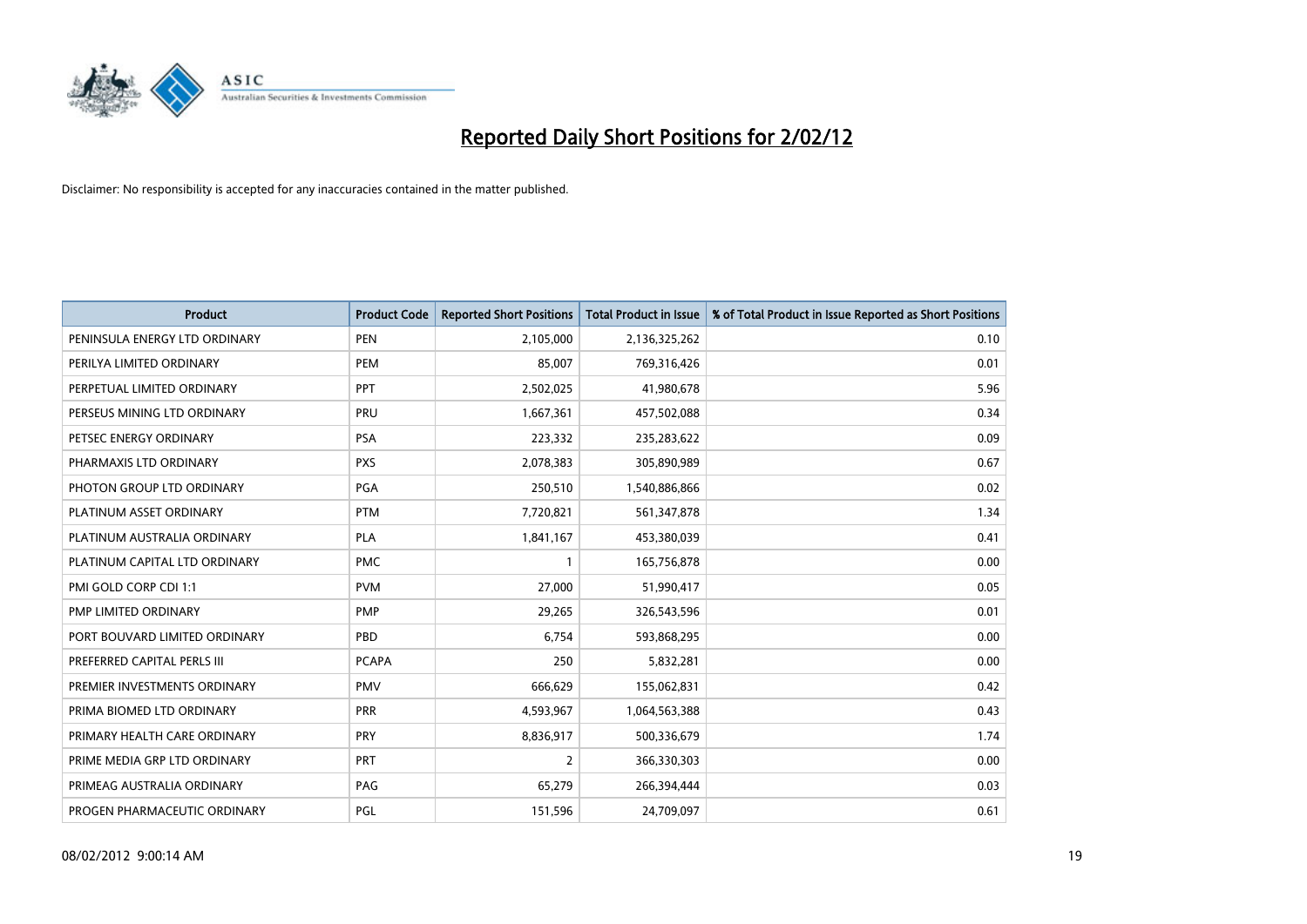

| <b>Product</b>                      | <b>Product Code</b> | <b>Reported Short Positions</b> | <b>Total Product in Issue</b> | % of Total Product in Issue Reported as Short Positions |
|-------------------------------------|---------------------|---------------------------------|-------------------------------|---------------------------------------------------------|
| PROGRAMMED ORDINARY                 | <b>PRG</b>          | 524,240                         | 118,173,778                   | 0.43                                                    |
| PSIVIDA CORP CDI 1:1                | <b>PVA</b>          | 6,878                           | 8,866,773                     | 0.08                                                    |
| OANTAS AIRWAYS ORDINARY             | QAN                 | 34,610,654                      | 2,265,123,620                 | 1.50                                                    |
| OBE INSURANCE GROUP ORDINARY        | <b>OBE</b>          | 13,564,305                      | 1,115,545,692                 | 1.19                                                    |
| OR NATIONAL LIMITED ORDINARY        | <b>ORN</b>          | 14,359,326                      | 2,440,000,000                 | 0.57                                                    |
| ORXPHARMA LTD ORDINARY              | <b>QRX</b>          | 610,916                         | 144,303,190                   | 0.42                                                    |
| <b>QUBE LOGISTICS HLDG ORDINARY</b> | <b>QUB</b>          | 4,137,568                       | 889,404,644                   | 0.45                                                    |
| RAMELIUS RESOURCES ORDINARY         | <b>RMS</b>          | 170,639                         | 335,775,519                   | 0.05                                                    |
| RAMSAY HEALTH CARE ORDINARY         | <b>RHC</b>          | 1,504,599                       | 202,081,252                   | 0.72                                                    |
| <b>RCR TOMLINSON ORDINARY</b>       | <b>RCR</b>          | 68,067                          | 133,525,516                   | 0.05                                                    |
| <b>REA GROUP ORDINARY</b>           | <b>REA</b>          | 185,675                         | 131,714,699                   | 0.13                                                    |
| <b>RECKON LIMITED ORDINARY</b>      | <b>RKN</b>          | 811,500                         | 132,839,672                   | 0.61                                                    |
| <b>RED 5 LIMITED ORDINARY</b>       | <b>RED</b>          | 33,239                          | 128,412,536                   | 0.02                                                    |
| <b>RED FORK ENERGY ORDINARY</b>     | <b>RFE</b>          | 25,370                          | 310,229,853                   | 0.01                                                    |
| REDBANK ENERGY LTD ORDINARY         | AEJ                 | 19                              | 786,287                       | 0.00                                                    |
| REED RESOURCES LTD ORDINARY         | <b>RDR</b>          | 268,204                         | 264,742,501                   | 0.10                                                    |
| <b>REGIS RESOURCES ORDINARY</b>     | <b>RRL</b>          | 663,665                         | 438,991,793                   | 0.16                                                    |
| RESMED INC CDI 10:1                 | <b>RMD</b>          | 7,599,782                       | 1,556,242,300                 | 0.50                                                    |
| <b>RESOLUTE MINING ORDINARY</b>     | <b>RSG</b>          | 1,835,781                       | 655,620,461                   | 0.27                                                    |
| RESOURCE AND INVEST. ORDINARY       | <b>RNI</b>          | 180,033                         | 124,984,308                   | 0.14                                                    |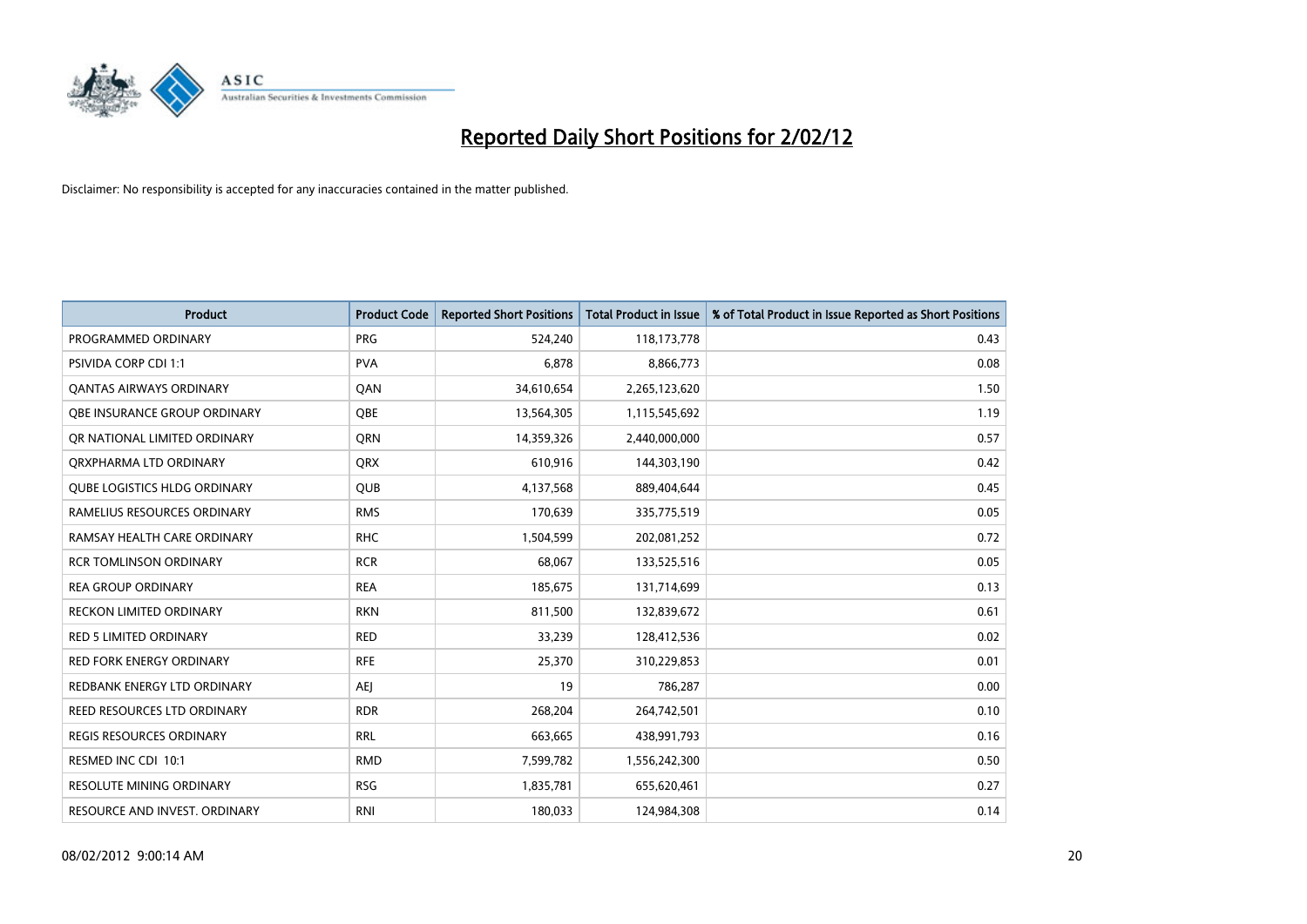

| <b>Product</b>                      | <b>Product Code</b> | <b>Reported Short Positions</b> | <b>Total Product in Issue</b> | % of Total Product in Issue Reported as Short Positions |
|-------------------------------------|---------------------|---------------------------------|-------------------------------|---------------------------------------------------------|
| <b>RESOURCE GENERATION ORDINARY</b> | <b>RES</b>          | 157,911                         | 262,895,652                   | 0.06                                                    |
| REVERSE CORP LIMITED ORDINARY       | <b>REF</b>          | 26,041                          | 92,382,175                    | 0.03                                                    |
| REX MINERALS LIMITED ORDINARY       | <b>RXM</b>          | 888,366                         | 153,635,519                   | 0.58                                                    |
| RHG LIMITED ORDINARY                | <b>RHG</b>          | 31,776                          | 308,483,177                   | 0.01                                                    |
| <b>RIALTO ENERGY ORDINARY</b>       | <b>RIA</b>          | 23,583,386                      | 375,006,264                   | 6.29                                                    |
| RIO TINTO LIMITED ORDINARY          | <b>RIO</b>          | 21,547,329                      | 435,758,720                   | 4.94                                                    |
| RIVERCITY MOTORWAY STAPLED          | <b>RCY</b>          | 132,000                         | 957,010,115                   | 0.01                                                    |
| ROC OIL COMPANY ORDINARY            | <b>ROC</b>          | 1,957,925                       | 682,506,352                   | 0.29                                                    |
| ROYAL WOLF HOLDINGS ORDINARY        | <b>RWH</b>          | 60,000                          | 100,387,052                   | 0.06                                                    |
| SAI GLOBAL LIMITED ORDINARY         | SAI                 | 1,730,975                       | 202,283,991                   | 0.86                                                    |
| SALMAT LIMITED ORDINARY             | <b>SLM</b>          | 500,396                         | 159,802,174                   | 0.30                                                    |
| SAMSON OIL & GAS LTD ORDINARY       | SSN                 | 1,854,836                       | 1,751,330,020                 | 0.10                                                    |
| SANDFIRE RESOURCES ORDINARY         | <b>SFR</b>          | 1,642,526                       | 151,007,635                   | 1.07                                                    |
| <b>SANTOS LTD ORDINARY</b>          | <b>STO</b>          | 13,126,963                      | 942,223,406                   | 1.39                                                    |
| SARACEN MINERAL ORDINARY            | <b>SAR</b>          | 983,045                         | 593,993,240                   | 0.18                                                    |
| SEDGMAN LIMITED ORDINARY            | SDM                 | 188,325                         | 212,215,619                   | 0.09                                                    |
| SEEK LIMITED ORDINARY               | <b>SEK</b>          | 16,368,872                      | 337,101,307                   | 4.85                                                    |
| SEGUE RESOURCES ORDINARY            | <b>SEG</b>          | 711,734                         | 462,048,756                   | 0.15                                                    |
| SELECT HARVESTS ORDINARY            | SHV                 | 23,167                          | 56,392,664                    | 0.04                                                    |
| SENETAS CORPORATION ORDINARY        | <b>SEN</b>          | 756,999                         | 463,105,195                   | 0.16                                                    |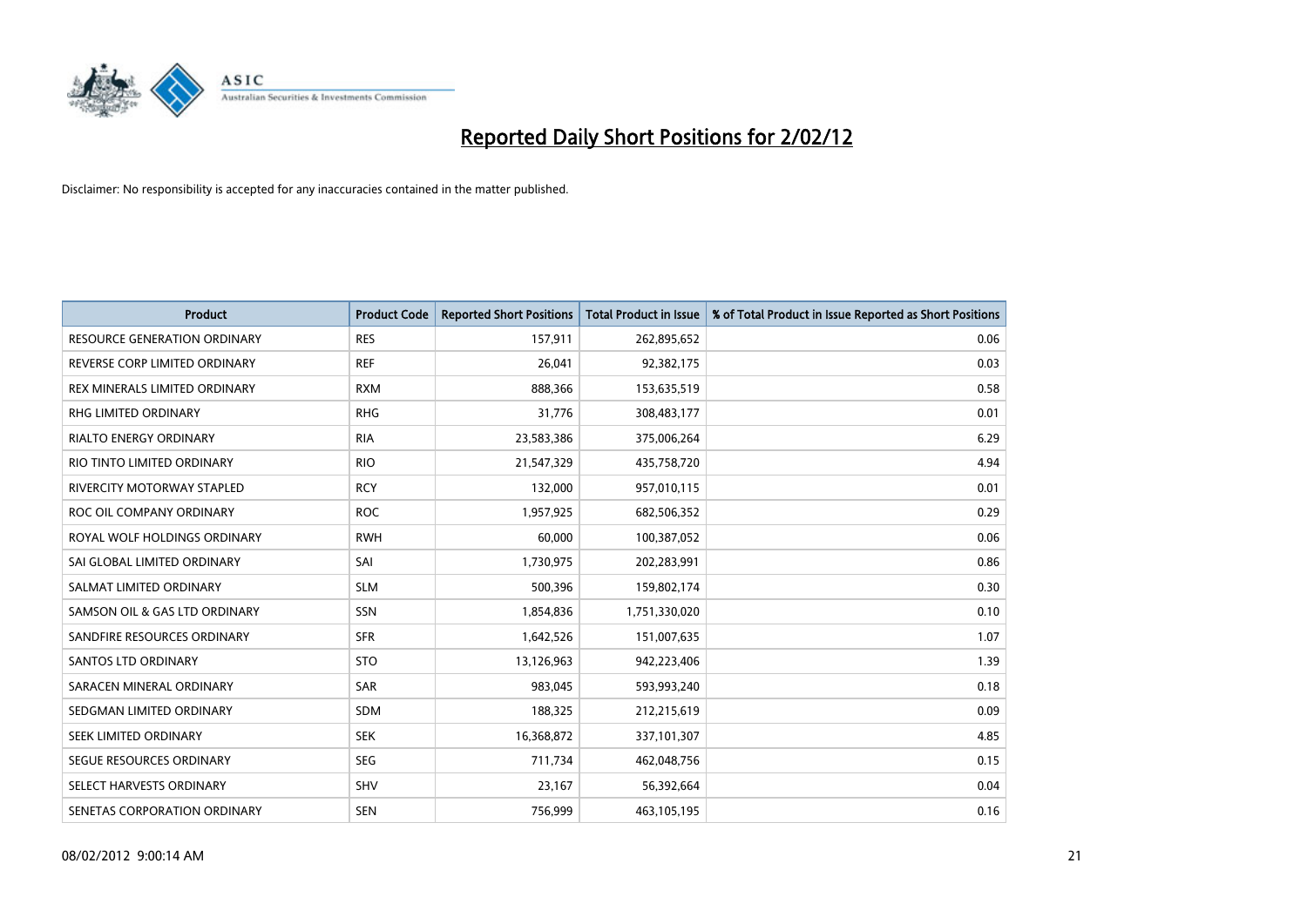

| <b>Product</b>                           | <b>Product Code</b> | <b>Reported Short Positions</b> | <b>Total Product in Issue</b> | % of Total Product in Issue Reported as Short Positions |
|------------------------------------------|---------------------|---------------------------------|-------------------------------|---------------------------------------------------------|
| SENEX ENERGY LIMITED ORDINARY            | SXY                 | 409,282                         | 923,397,416                   | 0.04                                                    |
| SERVCORP LIMITED ORDINARY                | <b>SRV</b>          | 26,183                          | 98,440,807                    | 0.03                                                    |
| SERVICE STREAM ORDINARY                  | <b>SSM</b>          | 344,663                         | 283,418,867                   | 0.12                                                    |
| SEVEN GROUP HOLDINGS ORDINARY            | <b>SVW</b>          | 960,786                         | 306,410,281                   | 0.30                                                    |
| SEVEN WEST MEDIA LTD ORDINARY            | <b>SWM</b>          | 4,196,314                       | 645,719,542                   | 0.66                                                    |
| SIGMA PHARMACEUTICAL ORDINARY            | <b>SIP</b>          | 13,412,112                      | 1,178,626,572                 | 1.14                                                    |
| SILEX SYSTEMS ORDINARY                   | <b>SLX</b>          | 519,985                         | 170,133,997                   | 0.30                                                    |
| SILVER LAKE RESOURCE ORDINARY            | <b>SLR</b>          | 415,952                         | 220,264,064                   | 0.20                                                    |
| SIMS METAL MGMT LTD ORDINARY             | <b>SGM</b>          | 4,161,136                       | 205,851,182                   | 2.00                                                    |
| SINGAPORE TELECOMM. CHESS DEPOSITARY INT | SGT                 | 6,129,082                       | 193,216,752                   | 3.15                                                    |
| SIRIUS RESOURCES NL ORDINARY             | <b>SIR</b>          | 82,500                          | 150,934,586                   | 0.05                                                    |
| SIRTEX MEDICAL ORDINARY                  | <b>SRX</b>          | 40                              | 55,768,136                    | 0.00                                                    |
| SKILLED GROUP LTD ORDINARY               | <b>SKE</b>          | 36,597                          | 233,487,276                   | 0.01                                                    |
| SMS MANAGEMENT, ORDINARY                 | <b>SMX</b>          | 445,173                         | 68,290,180                    | 0.66                                                    |
| SONIC HEALTHCARE ORDINARY                | <b>SHL</b>          | 5,681,268                       | 389,969,875                   | 1.44                                                    |
| SOUL PATTINSON (W.H) ORDINARY            | SOL                 | 1,559                           | 239,395,320                   | 0.00                                                    |
| SOUTH BOULDER MINES ORDINARY             | <b>STB</b>          | 133,548                         | 96,735,688                    | 0.13                                                    |
| SP AUSNET STAPLED SECURITIES             | <b>SPN</b>          | 2,033,941                       | 2,896,219,682                 | 0.07                                                    |
| SPARK INFRASTRUCTURE STAPLED NOTE & UNIT | SKI                 | 18,324,800                      | 1,326,734,264                 | 1.36                                                    |
| SPDR 200 FUND ETF UNITS                  | STW                 | 8                               | 51,538,531                    | 0.00                                                    |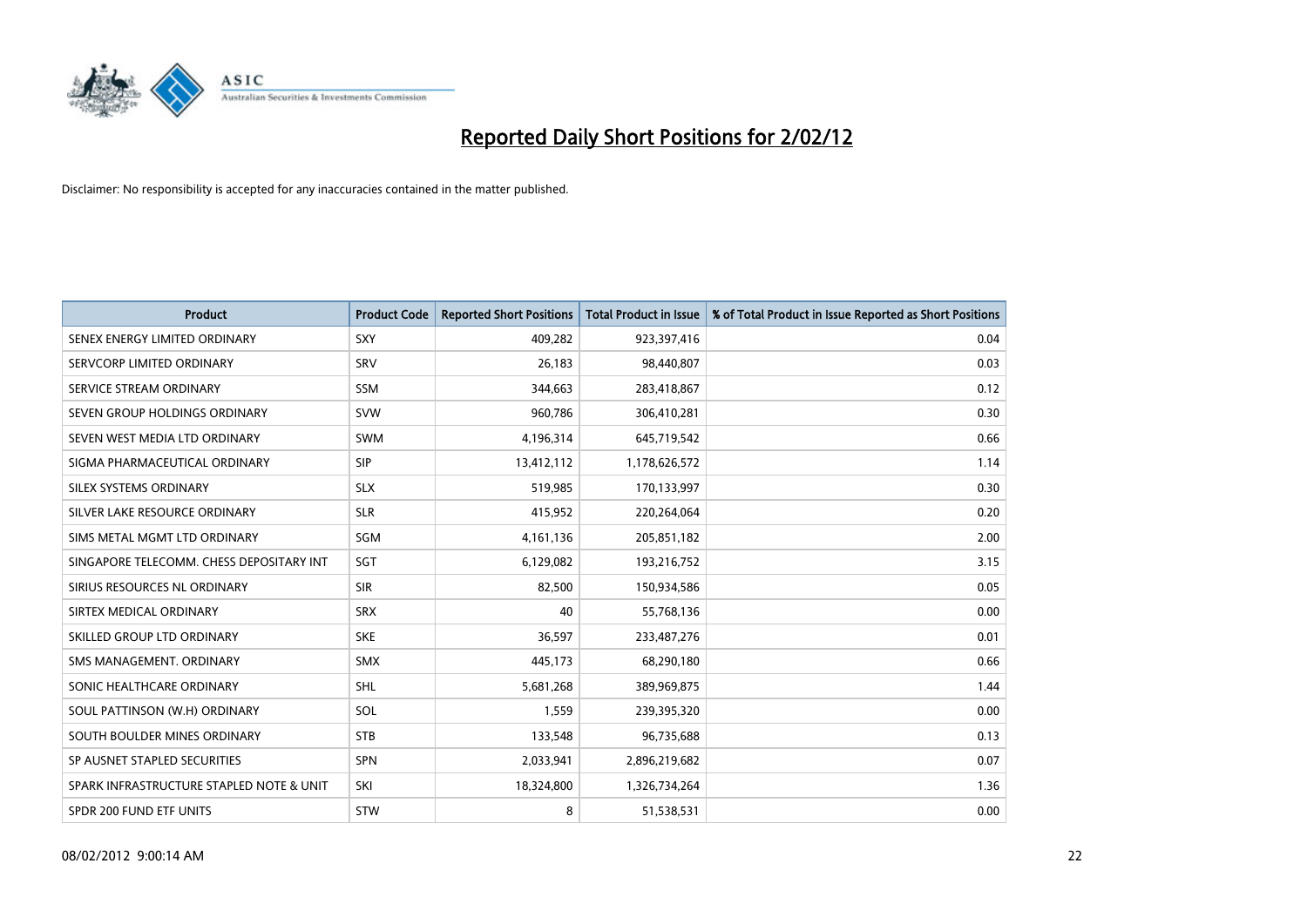

| <b>Product</b>                   | <b>Product Code</b> | <b>Reported Short Positions</b> | <b>Total Product in Issue</b> | % of Total Product in Issue Reported as Short Positions |
|----------------------------------|---------------------|---------------------------------|-------------------------------|---------------------------------------------------------|
| SPECIALTY FASHION ORDINARY       | <b>SFH</b>          | 2,678,080                       | 192,086,121                   | 1.39                                                    |
| SPOTLESS GROUP LTD ORDINARY      | <b>SPT</b>          | 937,798                         | 265,454,407                   | 0.35                                                    |
| ST BARBARA LIMITED ORDINARY      | <b>SBM</b>          | 4,567,864                       | 325,615,389                   | 1.41                                                    |
| STANMORE COAL LTD ORDINARY       | <b>SMR</b>          | 401,941                         | 159,867,012                   | 0.25                                                    |
| STARPHARMA HOLDINGS ORDINARY     | SPL                 | 2,243,255                       | 280,732,451                   | 0.78                                                    |
| STH AMERICAN COR LTD ORDINARY    | SAY                 | 9,200                           | 257,785,604                   | 0.00                                                    |
| STHN CROSS MEDIA ORDINARY        | <b>SXL</b>          | 2,797,353                       | 705,766,444                   | 0.41                                                    |
| STOCKLAND UNITS/ORD STAPLED      | SGP                 | 29,416,949                      | 2,316,449,153                 | 1.24                                                    |
| STRAITS RES LTD. ORDINARY        | SRQ                 | 482.420                         | 324,796,141                   | 0.15                                                    |
| STW COMMUNICATIONS ORDINARY      | SGN                 | 260,332                         | 362,798,351                   | 0.07                                                    |
| SUNCORP GROUP LTD ORDINARY       | <b>SUN</b>          | 9,888,044                       | 1,286,600,980                 | 0.76                                                    |
| SUNDANCE ENERGY ORDINARY         | <b>SEA</b>          | 115,744                         | 277,098,474                   | 0.04                                                    |
| SUNDANCE RESOURCES ORDINARY      | <b>SDL</b>          | 10,751,936                      | 2,932,332,505                 | 0.38                                                    |
| SUNLAND GROUP LTD ORDINARY       | <b>SDG</b>          | 36,286                          | 201,578,526                   | 0.02                                                    |
| SUPER RET REP LTD ORDINARY       | <b>SUL</b>          | 3,285,006                       | 194,754,593                   | 1.68                                                    |
| <b>SWICK MINING ORDINARY</b>     | <b>SWK</b>          | 1,548                           | 237,024,970                   | 0.00                                                    |
| SYD AIRPORT STAPLED US PROHIBIT. | <b>SYD</b>          | 4,692,824                       | 1,861,210,782                 | 0.23                                                    |
| SYMEX HOLDINGS ORDINARY          | <b>SYM</b>          | 6,633                           | 191,593,493                   | 0.00                                                    |
| TABCORP HOLDINGS LTD ORDINARY    | <b>TAH</b>          | 4,612,654                       | 712,805,880                   | 0.65                                                    |
| TALENT2 INTERNATION ORDINARY     | <b>TWO</b>          | 5,708                           | 147,403,701                   | 0.00                                                    |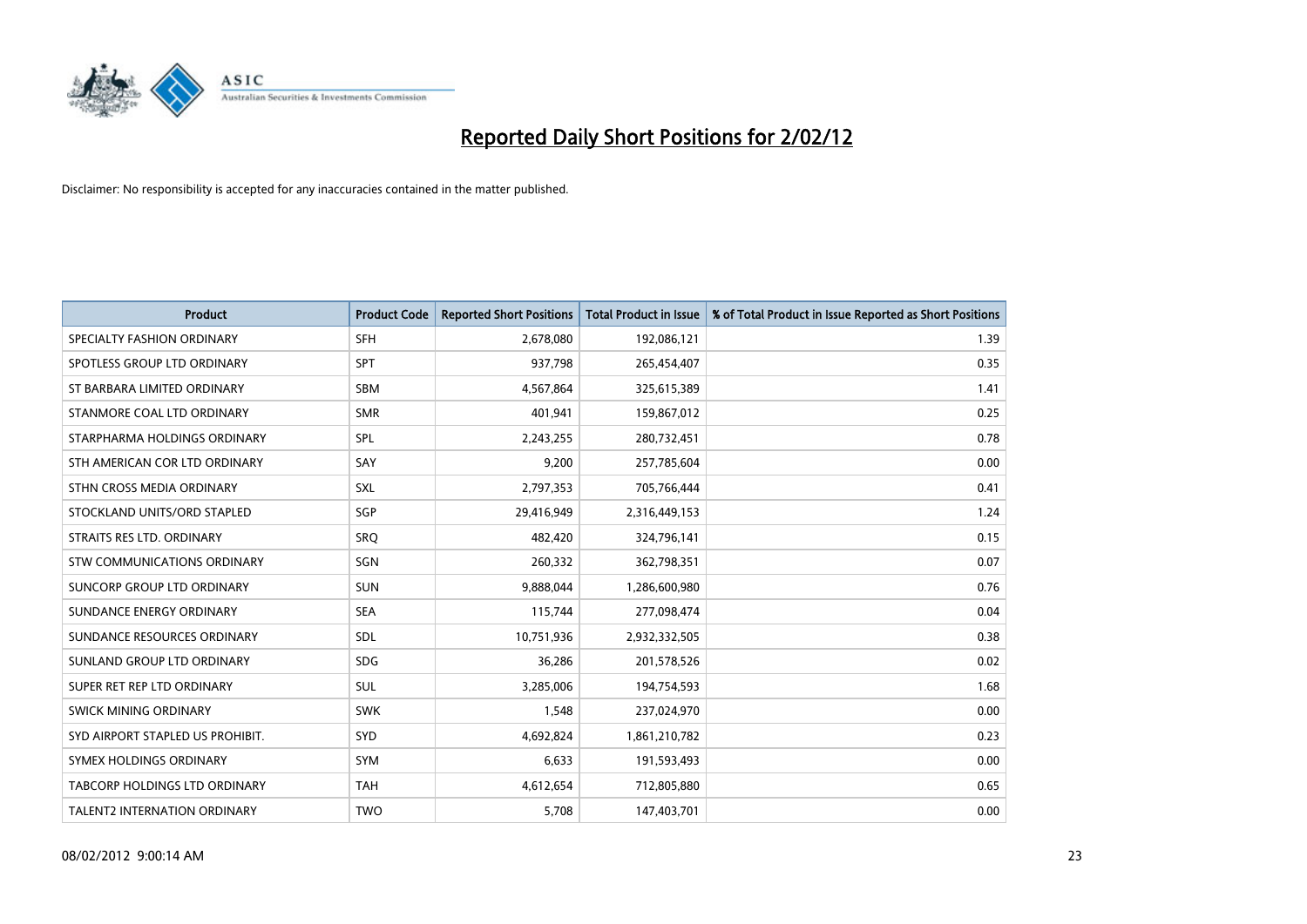

| <b>Product</b>                       | <b>Product Code</b> | <b>Reported Short Positions</b> | <b>Total Product in Issue</b> | % of Total Product in Issue Reported as Short Positions |
|--------------------------------------|---------------------|---------------------------------|-------------------------------|---------------------------------------------------------|
| <b>TANAMI GOLD NL ORDINARY</b>       | <b>TAM</b>          | 191,581                         | 260,997,677                   | 0.07                                                    |
| TAP OIL LIMITED ORDINARY             | <b>TAP</b>          | 3,053,376                       | 240,995,311                   | 1.27                                                    |
| TASSAL GROUP LIMITED ORDINARY        | <b>TGR</b>          | 78,877                          | 146,304,404                   | 0.04                                                    |
| TATTS GROUP LTD ORDINARY             | <b>TTS</b>          | 9,946,242                       | 1,340,758,701                 | 0.75                                                    |
| <b>TECHNOLOGY ONE ORDINARY</b>       | <b>TNE</b>          | 233,454                         | 304,910,455                   | 0.08                                                    |
| TELECOM CORPORATION ORDINARY         | <b>TEL</b>          | 8,454,443                       | 1,925,417,729                 | 0.42                                                    |
| TELSTRA CORPORATION, ORDINARY        | <b>TLS</b>          | 73,790,713                      | 12,443,074,357                | 0.59                                                    |
| TEN NETWORK HOLDINGS ORDINARY        | <b>TEN</b>          | 49,614,389                      | 1,045,236,720                 | 4.76                                                    |
| TERANGA GOLD CORP CDI 1:1            | <b>TGZ</b>          | 124,097                         | 156,699,787                   | 0.07                                                    |
| TFS CORPORATION LTD ORDINARY         | <b>TFC</b>          | 84,096                          | 279,621,829                   | 0.03                                                    |
| THAKRAL HOLDINGS GRP ORDINARY/UNIT   | <b>THG</b>          | 2                               | 585,365,014                   | 0.00                                                    |
| THE REJECT SHOP ORDINARY             | <b>TRS</b>          | 1,539,481                       | 26,071,170                    | 5.90                                                    |
| THOR MINING PLC CHESS DEPOSITARY 1:1 | <b>THR</b>          | 2,307                           | 222,489,120                   | 0.00                                                    |
| THORN GROUP LIMITED ORDINARY         | <b>TGA</b>          | 63,138                          | 146,091,970                   | 0.03                                                    |
| <b>TIGER RESOURCES ORDINARY</b>      | <b>TGS</b>          | 1,755,090                       | 671,110,549                   | 0.24                                                    |
| TISHMAN SPEYER UNITS                 | <b>TSO</b>          | 41,524                          | 338,440,904                   | 0.01                                                    |
| TNG LIMITED ORDINARY                 | <b>TNG</b>          | 4,321                           | 344,611,705                   | 0.00                                                    |
| TOLL HOLDINGS LTD ORDINARY           | <b>TOL</b>          | 23,582,231                      | 717,133,875                   | 3.26                                                    |
| TORO ENERGY LIMITED ORDINARY         | <b>TOE</b>          | 35,404                          | 975,436,676                   | 0.00                                                    |
| TOWER LIMITED ORDINARY               | <b>TWR</b>          | 689,519                         | 265,176,580                   | 0.26                                                    |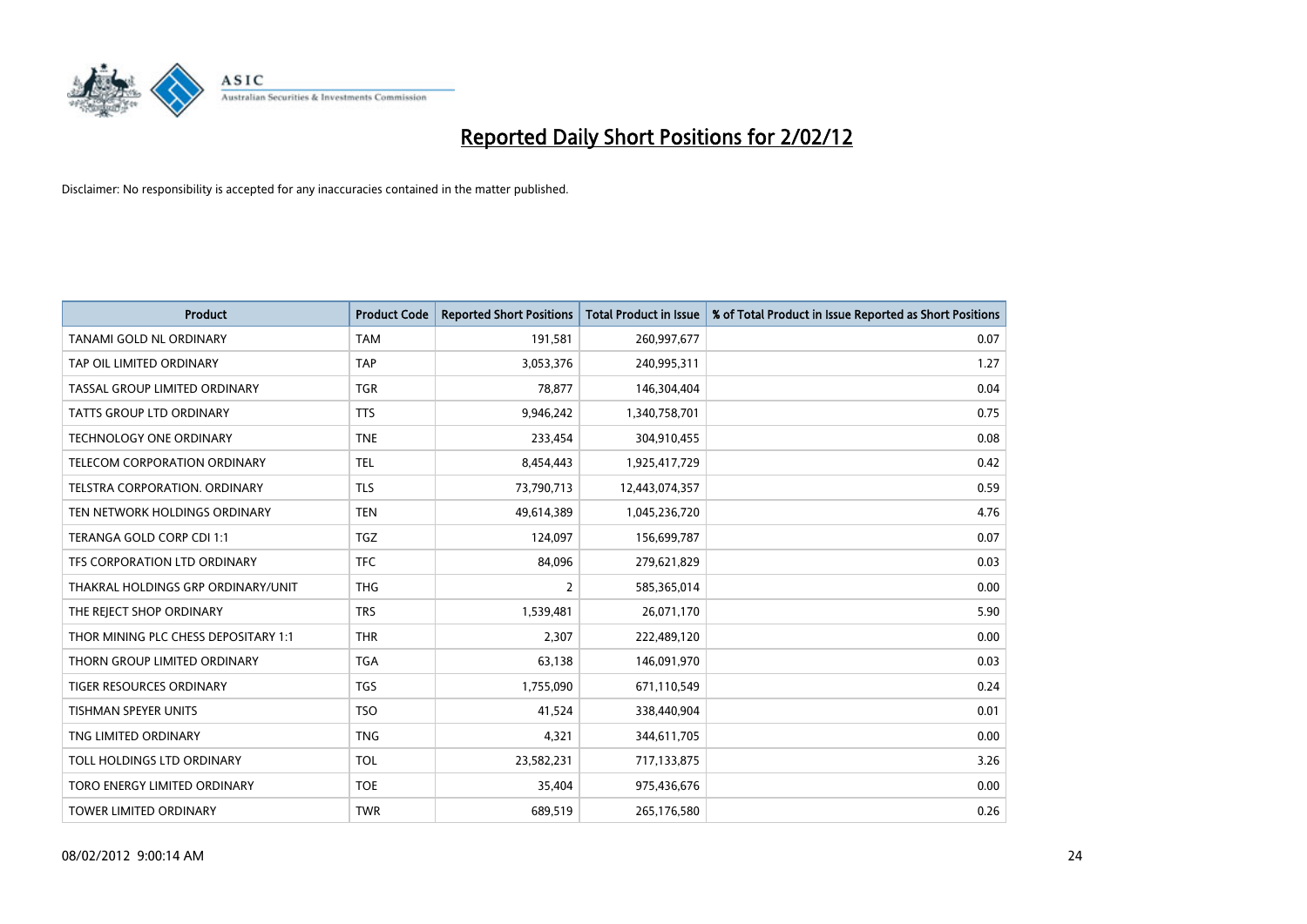

| <b>Product</b>                       | <b>Product Code</b> | <b>Reported Short Positions</b> | <b>Total Product in Issue</b> | % of Total Product in Issue Reported as Short Positions |
|--------------------------------------|---------------------|---------------------------------|-------------------------------|---------------------------------------------------------|
| TOX FREE SOLUTIONS ORDINARY          | <b>TOX</b>          | 14,801                          | 111,130,608                   | 0.01                                                    |
| TPG TELECOM LIMITED ORDINARY         | <b>TPM</b>          | 3,363,109                       | 793,808,141                   | 0.42                                                    |
| <b>TRADE ME GROUP ORDINARY</b>       | <b>TME</b>          | 51,155                          | 395,745,510                   | 0.01                                                    |
| TRANSFIELD SERVICES ORDINARY         | <b>TSE</b>          | 2,705,378                       | 544,587,035                   | 0.49                                                    |
| TRANSPACIFIC INDUST, ORDINARY        | <b>TPI</b>          | 5,635,820                       | 1,578,209,025                 | 0.35                                                    |
| TRANSURBAN GROUP TRIPLE STAPLED SEC. | <b>TCL</b>          | 5,217,304                       | 1,451,447,154                 | 0.36                                                    |
| TREASURY WINE ESTATE ORDINARY        | <b>TWE</b>          | 14,086,487                      | 647,227,144                   | 2.16                                                    |
| TRINITY GROUP STAPLED SECURITIES     | <b>TCO</b>          | 3,419                           | 193,235,631                   | 0.00                                                    |
| TROY RESOURCES LTD ORDINARY          | <b>TRY</b>          | 64,112                          | 88,879,149                    | 0.06                                                    |
| UGL LIMITED ORDINARY                 | UGL                 | 4,569,674                       | 166,315,038                   | 2.72                                                    |
| UNILIFE CORPORATION CDI 6:1          | <b>UNS</b>          | 211,168                         | 266,923,818                   | 0.07                                                    |
| UXC LIMITED ORDINARY                 | <b>UXC</b>          | 7,435                           | 304,629,742                   | 0.00                                                    |
| <b>VDM GROUP LIMITED ORDINARY</b>    | <b>VMG</b>          | 11,116                          | 933,552,767                   | 0.00                                                    |
| <b>VENTNOR RES LTD ORDINARY</b>      | <b>VRX</b>          | 7,700                           | 45,334,652                    | 0.02                                                    |
| <b>VENTURE MINERALS ORDINARY</b>     | <b>VMS</b>          | 285,114                         | 231,168,592                   | 0.12                                                    |
| VIEW RESOURCES LTD ORDINARY          | <b>VRE</b>          | 1,760                           | 881,953,670                   | 0.00                                                    |
| VIRGIN AUS HLDG LTD ORDINARY         | VAH                 | 17,760,496                      | 2,210,197,600                 | 0.80                                                    |
| VITA GROUP LTD ORDINARY              | <b>VTG</b>          | 75,190                          | 142,499,800                   | 0.05                                                    |
| VITERRA INC CDI 1:1                  | <b>VTA</b>          | 3,828                           | 68,629,939                    | 0.01                                                    |
| WATPAC LIMITED ORDINARY              | <b>WTP</b>          | 16,477                          | 185,160,973                   | 0.00                                                    |